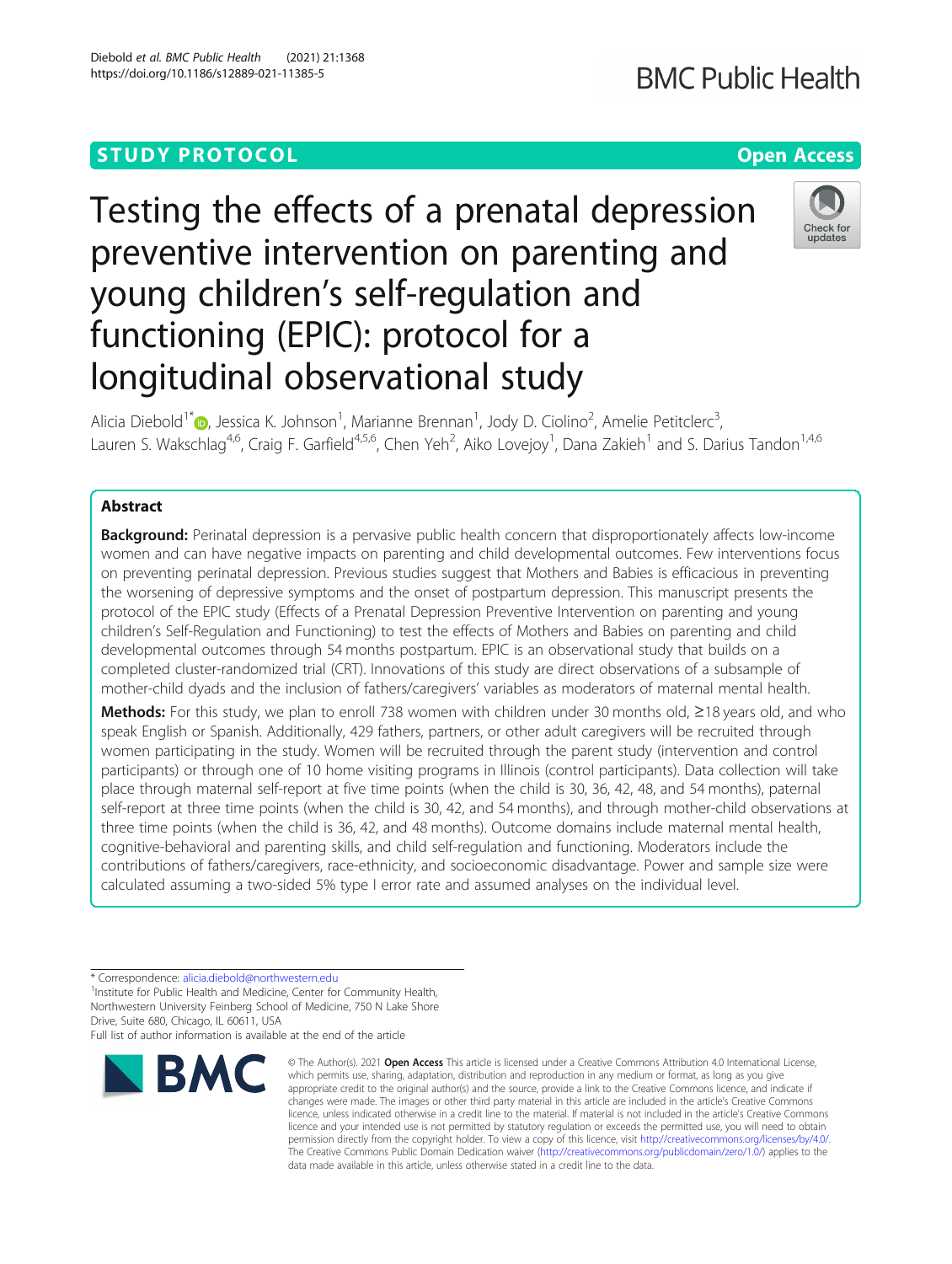Discussion: This study has several key strengths and innovations, as well as great potential significance to influence the long-term trajectories of parenting and child development via prenatal intervention.

Trial registration: The study was retrospectively registered at ClinicalTrials.gov (Identifier: [NCT04296734\)](https://clinicaltrials.gov/ct2/show/NCT04296734) on March 5, 2020.

Keywords: Depression, Postpartum, Prevention, Parenting, Child development, Child self-regulation

#### Background

The prevalence of perinatal depression has been estimated at 10–22% and disproportionately affects women with low-income in all racial and ethnic groups  $[1-4]$  $[1-4]$  $[1-4]$  $[1-4]$ . Disparities also exist among women exhibiting clinically relevant depressive symptoms but not meeting DSM criteria for major depression, with studies indicating that rates of depressive symptoms among low-income women are 30–45%—double the rates found among women of higher socioeconomic status [\[5](#page-12-0)–[8\]](#page-12-0). Numerous studies have demonstrated that depressed mothers exhibit lower parenting self-efficacy [[9,](#page-12-0) [10](#page-12-0)], less responsiveness to their child's cues, and less positive emotion when engaging with their young children [[11,](#page-12-0) [12](#page-12-0)] compared to non-depressed mothers. Depressed mothers also more frequently engage in hostile or reactive parenting [\[13](#page-12-0)]. Negative parenting practices occur among women with elevated but subclinical depressive symptoms, as well as during periods when they are relatively symptom free [\[14](#page-12-0)]. The adverse effects of maternal depression on child development have also been well documented, with children of depressed mothers exhibiting greater dysregulation and distress in infancy, and cognitive and language delays as well as emotional, social, and behavioral problems in early childhood [[15\]](#page-12-0).

Although parenting interventions have demonstrated some positive effects on parenting behaviors and tend to be associated with a reduction in child behavioral problems among depressed mothers, the limited research with long-term follow-up suggests that effects are rarely sustained over time [[16](#page-12-0)–[20](#page-12-0)]. The limited efficacy of parenting interventions with depressed mothers may be explained by two main reasons. First, typical parenting interventions do not explicitly target mothers' skills for regulating their thoughts, emotions, and behaviors. Thus, even if they are able to improve their parenting practices in the short term, mothers at risk for depression are likely to revert back to emotional and cognitive patterns that impair their ability to engage in responsive, positive interactions with their child. Given evidence of an association between improvement in maternal depression and improvement in parenting and young child outcomes [[21\]](#page-12-0), interventions explicitly focused on promoting maternal mental health may result in greater impact on parenting and child development [\[22](#page-12-0), [23](#page-12-0)]. Second, parenting interventions often focus on parents of children already exhibiting self-regulatory problems, yet highest impact prevention would occur prior to onset of these difficulties [\[24](#page-12-0), [25\]](#page-12-0). Recent reviews have hypothesized that prenatal interventions to reduce maternal mood disturbances, in particular, may have beneficial carry-over effects for the child [[26](#page-12-0), [27\]](#page-12-0). This research suggests that interventions that begin prenatally and explicitly target maternal mood disturbances should be examined for their effects on both parenting outcomes and child development outcomes.

The Effects of a Prenatal Depression Preventive Intervention on parenting and young children's Self-Regulation and Functioning (EPIC) study examines the effect of an evidence-based perinatal depression prevention program—Mothers and Babies (MB)—on parenting and child development in the preschool years (2.5–4.5 years of age). Building on a completed cluster-randomized trial (CRT) [[28](#page-12-0), [29](#page-12-0)] that delivered the MB intervention prenatally to low-income women, the study will examine whether targeting depression symptoms prenatally can prevent the kinds of negative parenting and child development outcomes that so often affect families of depressed mothers. As shown in Fig. [1](#page-2-0), a major thrust of MB is fostering development of core cognitive-behavioral therapy (CBT) skills for managing negative emotions and mood, including self-directed and socially oriented regulatory strategies. The specific aims of this study are:

Aim 1: To test the hypothesis that MB improves parenting and child self-regulatory skill acquisition through 54 months of age. We hypothesize that women who received MB prenatally will exhibit more responsive parenting and their children will show larger increases in self-regulation over the preschool period. Aim 2: To test hypotheses about the maternal mechanisms by which MB influences parenting and child self-regulation. We hypothesize that intervention effects will be mediated by core skills targeted by MB, in particular, mothers' increased awareness of thoughts and feelings, and mothers' improved mood regulation. Aim 3: To test whether fathers' contributions and key sociodemographic factors moderate MB impact on the mother's parenting and the child's self-regulation. We hypothesize that more positive fathers' mental health,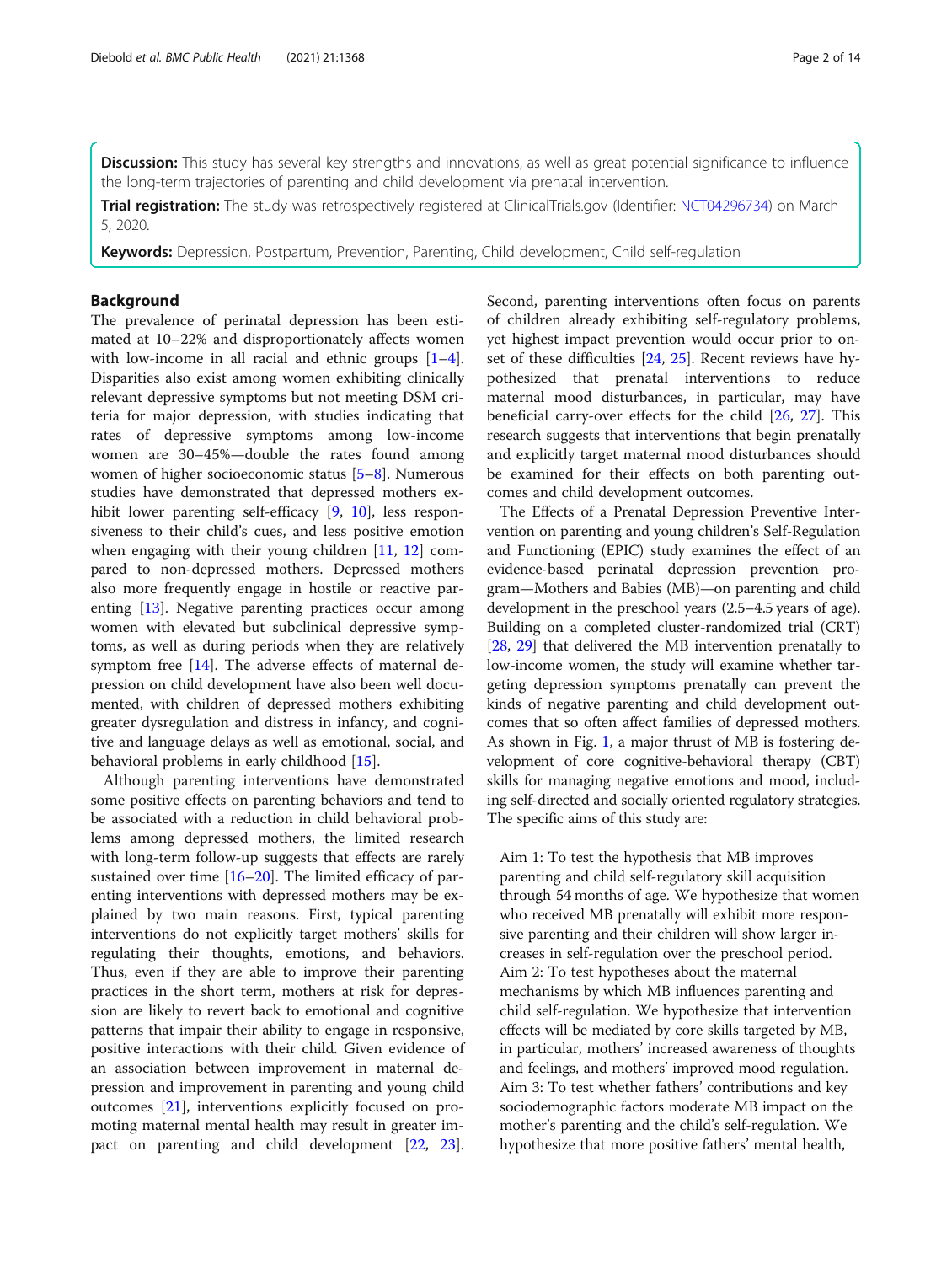<span id="page-2-0"></span>

greater father involvement in parenting, and stronger father-mother relationships will enhance MB's positive effects on mother's parenting and child outcomes. We will also examine whether maternal minority race/ethnicity, lower socioeconomic status, and adolescent motherhood moderate MB's preventive effects.

### **Methods**

#### Study design

The EPIC longitudinal study builds on a completed CRT that enrolled 874 pregnant women from home visiting (HV) programs to examine the effects of MB on maternal mental health through 6 months postpartum [\[29](#page-12-0)]. The parent study was conducted with 37 HV programs across seven states (Illinois, Minnesota, Ohio, Michigan, Iowa, Missouri, and West Virginia). Of these 37 HV programs, 16 implemented MB using mental health professionals (e.g., licensed clinical social workers), 15 implemented MB using paraprofessional home visitors, and six were control sites delivering usual HV. The parent study's primary outcome was maternal depressive symptoms as measured by the Quick Inventory of Depressive Symptomatology (QIDS), with secondary outcomes related to core CBT skills—specifically, mood regulation, behavioral activation, modification of harmful thought patterns, and utilization of social support [[28](#page-12-0), [29\]](#page-12-0). The EPIC study, a long-term observational cohort study, will re-consent the same cohort of women enrolled in the CRT and recruit women from 10 additional HV programs to serve as additional control participants (receiving usual HV). The children's fathers/caregivers will also be recruited. The children will be 30 months of age at the first EPIC assessment, and will be followed until 54 months.

#### Study participants and recruitment

This study will include mothers enrolled in the parent study, as well as new control mothers, their children, and the children's fathers/caregivers.

#### Parent study participants

Of the 874 women enrolled in the parent study, after accounting for attrition and lack of interest, we expect to enroll 598 participants whose data may contribute to EPIC—489 who received the MB intervention and 109 who served as controls. Inclusion criteria for the parent study were:  $1$ ) > 16 years old,  $2$ ) ≤33 weeks' gestation upon referral, 3) English or Spanish speaking. All women enrolled in the parent study who did not withdraw from the study, decline to be contacted for future studies, or experience a miscarriage or infant loss will be eligible for participation. Participants from the parent study were referred from HV programs that were randomized into one of three study arms: 1) MB delivered by a mental health professional, 2) MB delivered by a paraprofessional home visitor, 3) usual care [\[28](#page-12-0)].

#### New control participants

Guided by our power calculations, we will recruit an additional 140 women from 10 Illinois evidence-based HV programs (10 sites at an average of 14 women per site) to serve as additional usual care controls. As a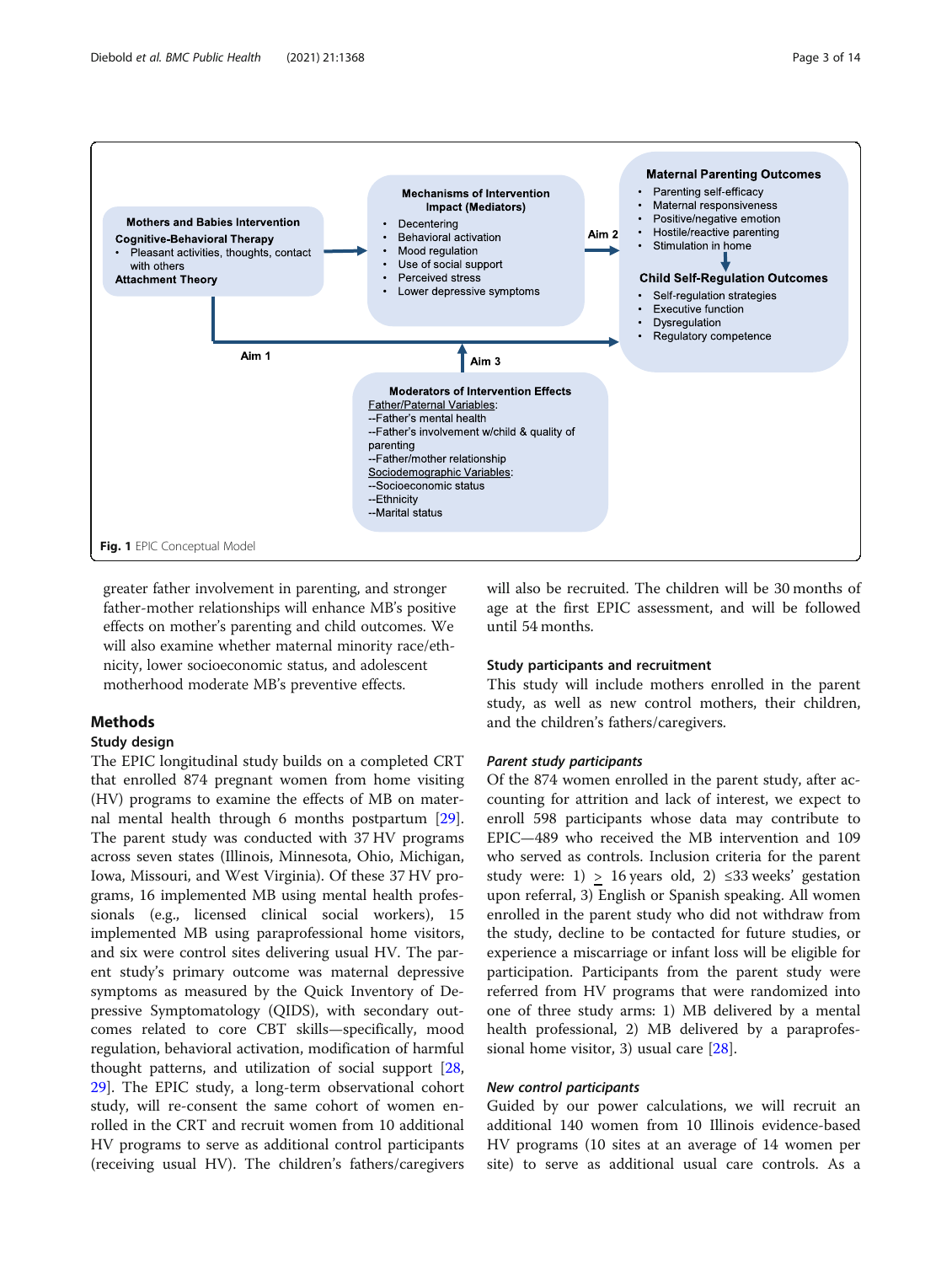study incentive, HV programs will be offered a free MB training to occur after participant recruitment concludes. Using procedures identical to those used in the parent study, HV program staff will be asked to provide recruitment materials (flyers, brochures) to clients meeting eligibility criteria. Clients will be asked to either contact the research team directly or the HV program will ask the client's permission to share their contact information with the research team. Women recruited as new controls must be English or Spanish speaking, be > 18 years, and have a child who will turn 30 months old by the end of the recruitment period, which is December 31, 2021. These participants will receive usual care HV services identical to those received by women in the usual care group for the parent study.

#### Fathers/caregivers

A sample of 429 fathers/caregivers will be recruited through existing and new study participants. Since the goal of this data collection is, in part, to obtain additional parent-report data on child development, if the biological father is not available or not actively involved in the upbringing of the child, we will recruit the partner (male or female) or other caregiver (e.g., grandmother) who is currently most involved in the daily life of the child. We will use the following approach to recruit fathers/caregivers. First, we will inform mothers about our interest in recruiting her child's father (or her partner or another caregiver) into this study, ask the mother's permission to contact this individual, and obtain current contact information for this person. Second, we will develop recruitment materials that include father-specific language, images, and content supporting their role and importance to the family and the study. Fathers/caregivers recruited into the new cohort must be > 18 years, English or Spanish speaking, and have regular contact (either in-person or virtually) with the child. These participants will not receive any part of the intervention.

All recruitment and consent procedures have been approved by the Northwestern University (NU) Institutional Review Board. Research staff will initially contact a prospective study participant by phone, text, or email and then follow-up with a phone call to explain the research study, ascertain interest, and send a link with an informed consent form (see Additional file [1](#page-11-0) for a sample consent form) via a secure web-based application, Research Electronic Data Capture (REDCap) [\[30\]](#page-12-0) for those agreeing to participate. Research staff will use a standardized script for eligibility screening. For participants who consent to study participation more than 1 month before their child's 2nd birthday, research staff will contact the participant monthly to remind them about their upcoming 30-month assessment. If research staff are unable to contact a participant by phone, text, or email, an outreach letter will be mailed. For any new referrals (new controls or fathers/caregivers), research staff will follow-up with the referral source (HV program or female study participant respectively) for assistance in contacting the referral. All study materials are available in English and Spanish, and can be administered either orally or in writing based on participant preference.

#### Participant outreach and retention strategies

Research staff will obtain as much tracking information as possible during enrollment, including the participant's name, email address, home and cell phone numbers, Facebook username, mailing address, HV site, and secondary contact information for three people who will always know how to reach a participant. We will update the contact information at each follow-up time point, and confirm each participant's preferred method of communication. Participants will be given the option to complete surveys over the phone if they are unable or less comfortable completing surveys online. Research staff will stay in regular communication with participants (minimally monthly) throughout the study using the participant's preferred method of contact and preferred language (English or Spanish). This is similar to the protocol used in the parent study [\[28](#page-12-0)].

We will use several strategies to minimize study attrition, including a) using multiple contact modalities (e.g., phone, email, Facebook), b) using contact information for three additional individuals who can assist in reaching the study participant, c) allowing both online and phone survey completion, d) and intensive follow-up from research staff between assessments, including at least monthly phone or text message contact between assessment time points and maternal, paternal, and child birthday cards. Facebook's direct messaging feature will be used if study team members cannot reach the participant via phone, email, or text. For any participants that no longer have a viable contact method (e.g., phone number out of service), we will run searches using White Pages Premium to obtain updated contact information.

#### Intervention conditions

Women in the intervention arms were assigned to receive the six-session MB group intervention delivered by either a mental health professional or home visitor in addition to usual HV services. The six sessions were divided into three two-session modules that correspond with key cognitive-behavioral elements: pleasant activities, thoughts, and social support/contact with others. Integrated throughout MB are activities and skills based on attachment theory that emphasize how each CBT module relates to promoting a strong, nurturing connection between parent and child. Facilitators lead each session using an Instructor's Manual and each group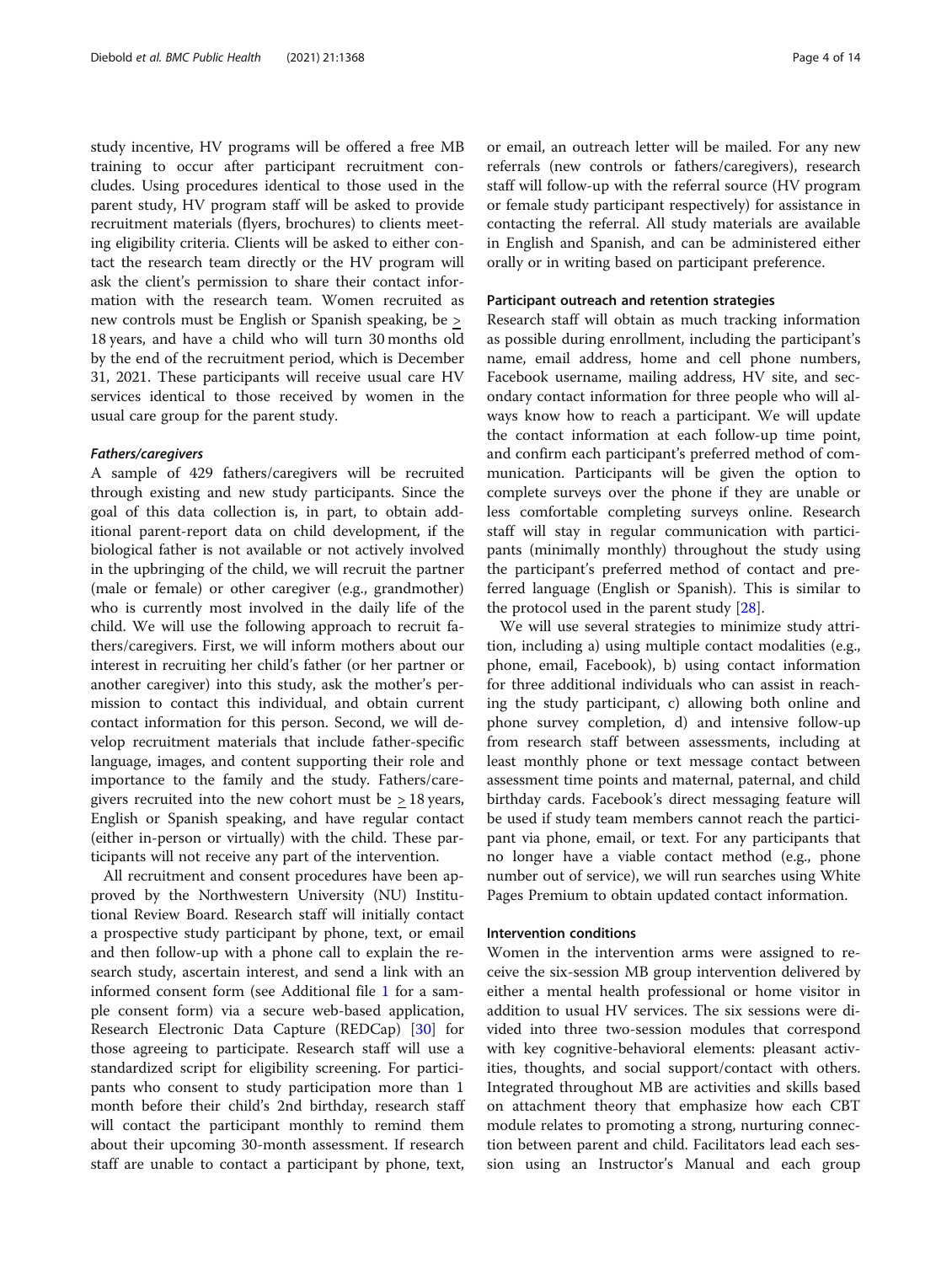member had her own Participant Manual. At the end of each group session, a "personal project" was assigned to group members that facilitated skill practice between sessions.

Women in the intervention arms had a varying degree of intervention receipt (0–6 sessions) [\[29\]](#page-12-0). While the parent study involved MB delivered in a group setting either via trained mental health professional or a home visiting paraprofessional, we will group all participants receiving intervention into one exposure group, regardless of the deliverer (home visitor vs. mental health professional). Further, since we plan to evaluate whether receipt of MB is associated with the aforementioned outcomes, we plan to define "receipt" as attending at least four of the possible six MB sessions. Primary analyses will thus compare those receiving intervention according to this definition compared to those who did not receive the intervention. Of note, those not receiving the intervention may include participants randomized in the parent study to the MB intervention that did not attend any sessions and/or additionally recruited control participants. The resultant primary independent exposure variable for analyses is binary: attended at least four MB sessions vs. attended zero MB sessions. Fathers/caregivers were not subject to the intervention and were not explicitly engaged during the intervention period.

Women in the parent study's control condition and newly recruited controls receive usual HV services. All HV programs use an evidence-based model, such as the Parents as Teachers, Healthy Families America, or Early Head Start HV models [\[31](#page-12-0)]. These models call for biweekly home visits during pregnancy and through a child's second birthday, with criteria for decreasing or increasing frequency based on achievement of program milestones and client need. During pregnancy, the following areas are addressed during home visits: (a) preparation for childbirth and having a young child in the home, (b) provision of emotional and tangible social support, (c) discussion of infant and young child development, and (d) referrals to community resources for social and health services. During the postpartum period, home visits continue to focus on these same core areas, with an increased focus on encouraging positive parenting and promoting child development and school readiness.

#### Data collection

Beginning at 30 months postpartum, we will administer maternal-report surveys every 6 months, continuing until 54 months postpartum with all mothers. In-person observations of parenting and child development will occur in a subset of 115 families at 36, 42, and 48 months (split evenly between intervention and control). We will also conduct father/caregiver-report surveys at 30, 42, and 54 months. Participants will receive a prepaid stored value bankcard as remuneration for each activity.

REDCap [[30\]](#page-12-0) will be used for administering surveys and managing study data. Survey links will be sent to participants at scheduled time points, and reminders to complete the surveys will be sent to participants through their preferred method of contact (text, email, phone) until the survey is completed or the deadline for the survey (within 2 months of being sent) is reached, whichever comes first.

The majority of the observational research will occur within participants' homes in the state of Illinois. For study participants who live in the Chicago-area and prefer not to do observations in their home, they will be given the option of doing the observational component of the study at a developmental laboratory at NU. Observations will be video-recorded by research staff to facilitate coding and assess reliability. Some assessments will be live-scored by a trained assessment specialist and entered into the REDCap database system after the assessment is completed. Coding will be done by trained coders. If a mother does not want to participate in the observational assessments, it will not affect her home visiting or early childhood services, or her ability to participate in the survey component of the study.

#### Instruments

Measures were selected based on reliability, validity (for English- and Spanish-speaking populations), and prior use in mental health and HV research with low-income populations. Child outcomes were selected based on developmental sensitivity for early childhood, parallel constructs measurable across survey and direct assessments, and feasibility of the direct assessments within the home-based setting. Mothers will complete surveys assessing maternal mental health, maternal cognitivebehavioral skills, and father/caregiver parenting. Maternal parenting and child developmental outcomes will be assessed by survey and direct observation. Father/caregiver parenting and their perception of child developmental outcomes will be assessed by self-report. Outcomes fall into the following domains: maternal mental health, parenting, child self-regulation, and child functioning. We will explore cognitive-behavioral skills as mediators and paternal mental health, paternal involvement, and contextual influences on child development as moderators. See Table [1](#page-5-0) for the full list of instruments and time points for administration.

#### Maternal mental health and cognitive-behavioral skills

Depressive symptoms will be measured by the 16-item Quick Inventory of Depressive Symptomatology (QIDS) [[32](#page-12-0), [33](#page-12-0)], which is designed to assess severity of depressive symptoms consistent with DSM-IV symptom criteria. The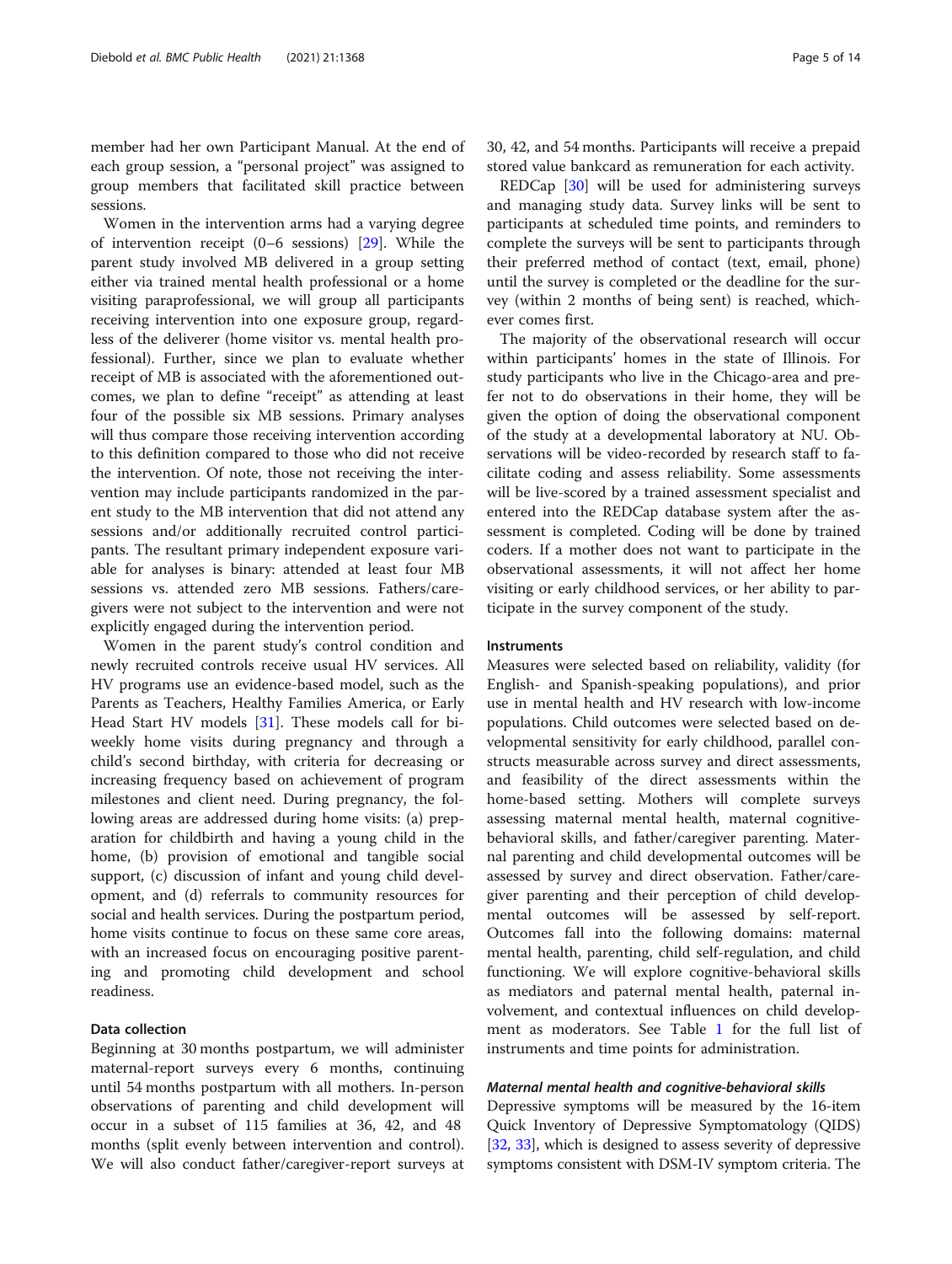#### <span id="page-5-0"></span>Table 1 SPIRIT Flow Diagram

|                                                |                              | <b>STUDY PERIOD</b> |                |          |       |          |          |
|------------------------------------------------|------------------------------|---------------------|----------------|----------|-------|----------|----------|
| <b>TIMEPOINT</b>                               |                              | $18 - 30*$          | $30*$          | $36*$    | $42*$ | 48*      | $54*$    |
| <b>ENROLMENT:</b>                              |                              |                     |                |          |       |          |          |
| <b>Eligibility screen</b><br>Informed consent  |                              | Χ                   |                |          |       |          |          |
|                                                |                              | X                   |                |          |       |          |          |
| <b>OUTCOME INDICATOR:</b>                      | <b>ASSESSMENT:</b>           |                     |                |          |       |          |          |
| Mental Health and Cognitive-Behavioral Skills  |                              |                     |                |          |       |          |          |
| Depressive Symptoms                            | <b>QIDS</b>                  |                     | XX             | Χ        | XX    | Χ        | XX       |
| Behavioral Activation                          | <b>BADS</b>                  |                     | Χ              | Χ        | X     | Χ        | Χ        |
| Decentering                                    | EQ                           |                     | X              | Χ        | X     | Χ        | $\times$ |
| Social Support                                 | MOS-SS                       |                     | X              | $\times$ | X     | $\times$ | $\times$ |
| Perceived Stress                               | PSS                          |                     | XX             | $\times$ | XX    | $\times$ | XX       |
| Relationship with Partner                      | <b>RDAS</b>                  |                     | XX             | Χ        | XX    | Χ        | XX       |
| Parenting                                      |                              |                     |                |          |       |          |          |
| Parenting Self-Efficacy                        | <b>PACOTIS</b>               |                     | XX             | $\times$ | XX    | X        | XX       |
| Maternal Responsiveness                        | P-COS                        |                     |                | X        | X     | X        |          |
|                                                | <b>B-ERA</b>                 |                     |                | x        | X     | x        |          |
| Positive and Negative Emotions                 | P-COS                        |                     |                | x        | X     | X        |          |
|                                                | <b>B-ERA</b>                 |                     |                | X        | X     | X        |          |
| Hostile/Reactive Parenting                     | <b>PACOTIS</b>               |                     | X              | X        | X     | $\times$ | X        |
|                                                | P-COS                        |                     |                | X        | X     | X        |          |
|                                                | <b>B-ERA</b>                 |                     |                | X        | X     | X        |          |
| Father/Partner Engagement                      | FRPN Father-Engagement Scale |                     | X <sup>*</sup> |          | $X^*$ |          | $X^*$    |
| Paternal Contact                               | FRPN Father-Child Contact    |                     | XX             | X        | XX    | X        | XX       |
| <b>Child Self-Regulation &amp; Functioning</b> |                              |                     |                |          |       |          |          |
| Self-Regulation                                | ECBQ-VS                      |                     | XХ             | Χ        | XX    | Χ        | XX       |
|                                                | <b>DECA</b>                  |                     | XX             | Χ        | XX    | Χ        | XX       |
| Emotion Identification                         | AKT                          |                     |                | X        | X     | X        |          |
| <b>Executive Functioning</b>                   | <b>MEFS</b>                  |                     |                | X        | X     | X        |          |
| Dysregulation                                  | MAP-DB                       |                     | XX             | X        | XX    | X        | XX       |
|                                                | DB-DOS                       |                     |                | x        | X     | X        |          |
| School Readiness                               | Bracken Scale                |                     |                | X        | X     | X        |          |
| Impairment                                     | <b>FLIS</b>                  |                     | XX             | Χ        | XX    | Χ        | XX       |
| Contextual Influences on Development           | Modified NICHD Measures      |                     | Χ              | Χ        | X     | Χ        | X        |

\*Months Postpartum, X = Maternal Self-report Only, XX = Maternal and Paternal/Caregiver Self-report, X\* = Paternal/Caregiver Self-report Only, X = Observation

QIDS scoring system converts responses from the 16 separate items into the nine DSM-IV symptom criterion domains. The total score ranges from 0 to 27. Scores between 0 and  $5 = no$  depression;  $6 - 10 = 10$  depression;  $11-15$  = moderate;  $16-20$  = severe;  $21+$  = very severe. The QIDS has excellent internal reliability for outpatient samples and its construct validity has been established. Perceived stress will be measured by the Perceived Stress Scale-4 item version (PSS-4), which measures the level to which an individual considers his/her life stressful and how controllable an individual appraises his/her life. Each item contains a 5-point scale ranging from never to very often [\[34](#page-12-0)]. Behavioral Activation will be measured using the Behavioral Activation Depression Scale (BADS) [[35](#page-12-0)]. The BADS contains 25 items, each rated on a 7-point scale ranging from 0 (not at all) to 6 (completely), and examines behaviors believed to underlie depression: activation, avoidance/rumination, work/school impairment, and social impairment [[35\]](#page-12-0). Decentering will be measured using the Experiences Questionnaire  $(EQ)$  [[36](#page-12-0)]. The EQ is a 20-item self-report scale designed to measure decentering and rumination, which has demonstrated strong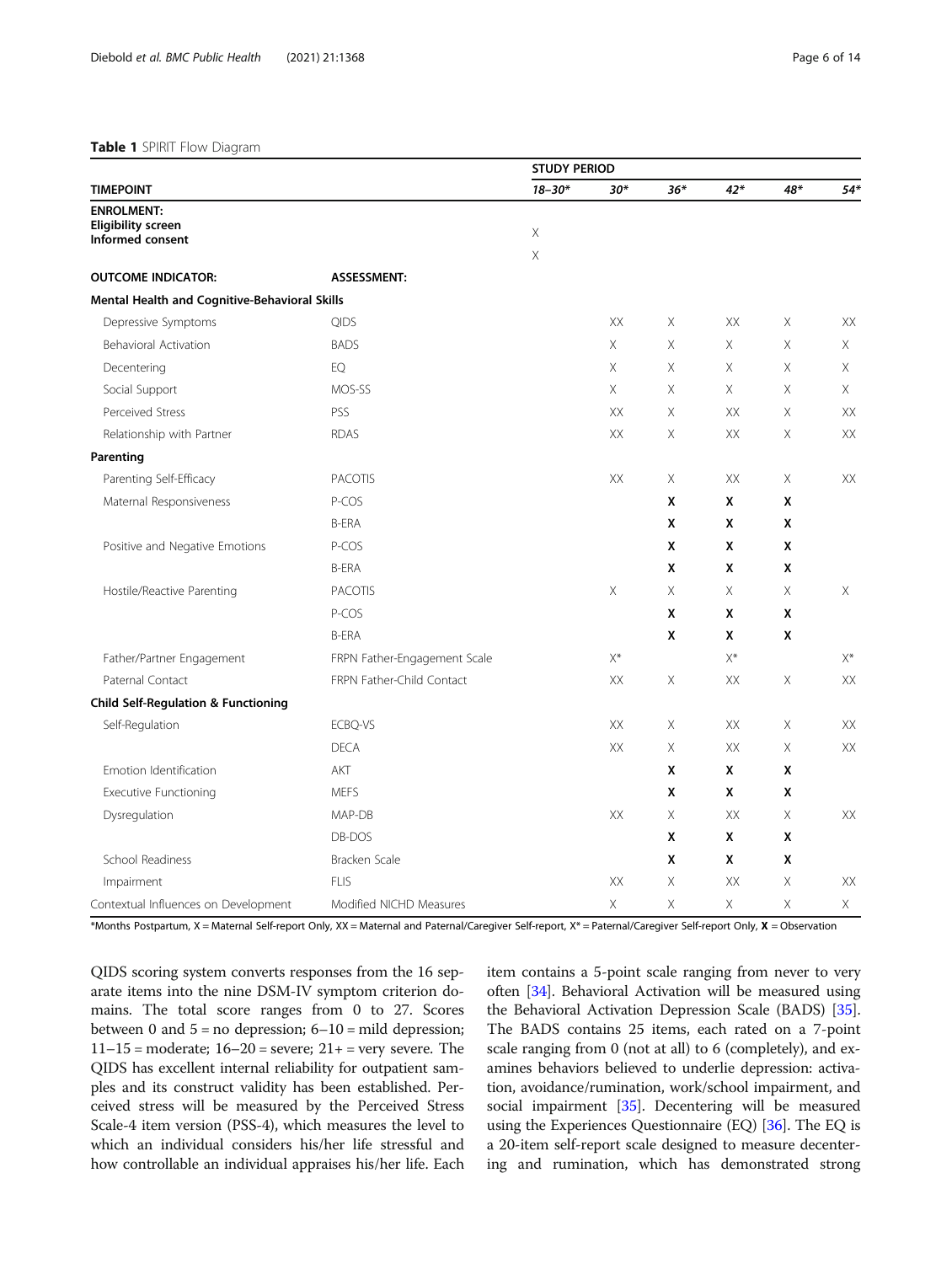internal consistency in a number of studies examining effects of interventions that incorporate cognitive restructuring techniques [\[37\]](#page-13-0). Social support will be measured using the 19-item Medical Outcomes Study Social Support Survey (MOS-SSS) [\[38\]](#page-13-0). This brief self-administered survey includes an overall functional social support index, as well as four functional support subscales: affectionate, emotional/informational, tangible, and positive social interaction [[38](#page-13-0)]. Relationship with partner will be measured using the 7-item Revised Dyadic Adjustment Scale (RDAS), which measures consensus in decision-making, satisfaction in relations and cohesion. Each item asks respondents to rate certain aspects of their relationship on a 5- or 6-point scale, with higher total scores indicating greater relationship satisfaction [\[39,](#page-13-0) [40](#page-13-0)].

#### **Parenting**

Mothers and fathers/caregivers will both report on their Parenting self-efficacy using the Parenting Self-Efficacy subscale of the Parental Cognitions and Conduct Toward the Infant Scale (PACOTIS) [\[41](#page-13-0)]. They will both report on the amount of Father/Caregiver Contact with the child using the Fatherhood Research & Practice Network (FRPN) Measure of Father-Child Contact, which assesses frequency of play, caregiving, and support from the father figure or other caregiver [\[42\]](#page-13-0). They will rate their own Hostile/reactive parenting using the hostile/reactive parenting subscale of the PACOTIS, which measures parents' and caregivers' responses to difficult behavior in young children. Fathers/caregivers will rate their level of Engagement with the child using the FRPN Father Engagement scale [[43](#page-13-0)].

Parenting will be assessed via observation in the following ways. Maternal parenting practices will be assessed using the Parenting Clinical Observation Schedule (P-COS) [[44\]](#page-13-0) and the Brief Early Relational Assessment (B-ERA). The P-COS is an observational coding system designed to code parent behavior during the parent context of the Disruptive Behavior Diagnostic Observation Schedule (DB-DOS), which is used in this study (see below). The P-COS focuses on three domains of parenting: responsive involvement, problematic discipline, and constructive discipline. The P-COS and its companion child observational schedule, the DB-DOS, have been validated across the preschool period [[44](#page-13-0)–[46](#page-13-0)]. The B-ERA [[47\]](#page-13-0) is an observational schedule assessing the affective and behavioral dimensions of the parentchild relationship, including the relational dyad (e.g., mutual enjoyment, reciprocity, tension).

#### Child self-regulation & functioning

Child self-regulation and functioning are assessed by parent report and direct observation of the child. Our assessment battery for child self-regulation is theoretically and empirically driven, and specifically validated for diverse populations in the 30–54 month developmental range, measuring: a) self-regulation, b) executive functioning, c) emotion identification, d) functioning, and e) dysregulation.

Mothers and fathers/caregivers will complete three questionnaires that measure the aforementioned constructs: the Early Childhood Behavior Questionnaire-Very Short Form (ECBQ-VS), Devereaux Early Childhood Assessment (DECA), and Multidimensional Assessment Profile of Disruptive Behavior Short Form (MAP-DB) [[48](#page-13-0)]. The ECBQ-VS is part of the Rothbart suite of temperament questionnaires and generates a self-regulation profile based on child dispositional effortful control, surgency, and negative emotionality  $[49]$ . We will use the DECA's self-regulation and social competence indices, which assess self-regulatory behavior (e.g., accepting other choices) and competent behaviors (e.g., patience). The MAP-DB will assess problem behaviors along a dimensional spectrum. Originally developed to assess transdiagnostic (e.g., irritability) and disruptive behaviors within developmental context, the MAP-DB now also assesses impulsive, depressive and anxious dimensional spectra of behavior [[48](#page-13-0), [50](#page-13-0)].

The Family Life Impairment Scale (FLIS) [[51](#page-13-0), [52](#page-13-0)] will assess the extent to which children's emotions and behavior interfere with child functioning, interactions with their family, and functioning in childcare settings.

In addition to parent report, child self-regulation and functioning will be assessed using a battery of direct observation measures, Disruptive Behavior Diagnostic Observation Schedule (DB-DOS), Minnesota Executive Function Scale (MEFS), Affect Knowledge Test-Shortened (AKT-S), and Bracken School Readiness Assessment, Third Edition (BSRA-3). The DB-DOS is a diagnostic observation schedule assessing dysregulation among preschool-aged children via a series of compliance, play and frustration tasks. The full DB-DOS entails three modules: two with an examiner [[45\]](#page-13-0) and one with the child's parent. The current study will use the parent context only, to focus on the child's self-regulatory capacities in the context of the parental relationship. The MEFS is an adaptive, tablet-based virtual card sort measure of executive function, validated for children 2 years of age and older [[53](#page-13-0)]. The AKT-S is a measure of young children's emotional knowledge and understanding [[54](#page-13-0)]. The AKT-S has been widely used in research and has demonstrated reliability and validity as a developmentally-appropriate measure of young children's emotion knowledge. Finally, the BSRA-3 will be used to assess children's early academic skills. It is a standardized assessment of children's foundational concept knowledge across five dimensions: colors, numbers, letters, shapes, and sizes/comparisons [[55\]](#page-13-0).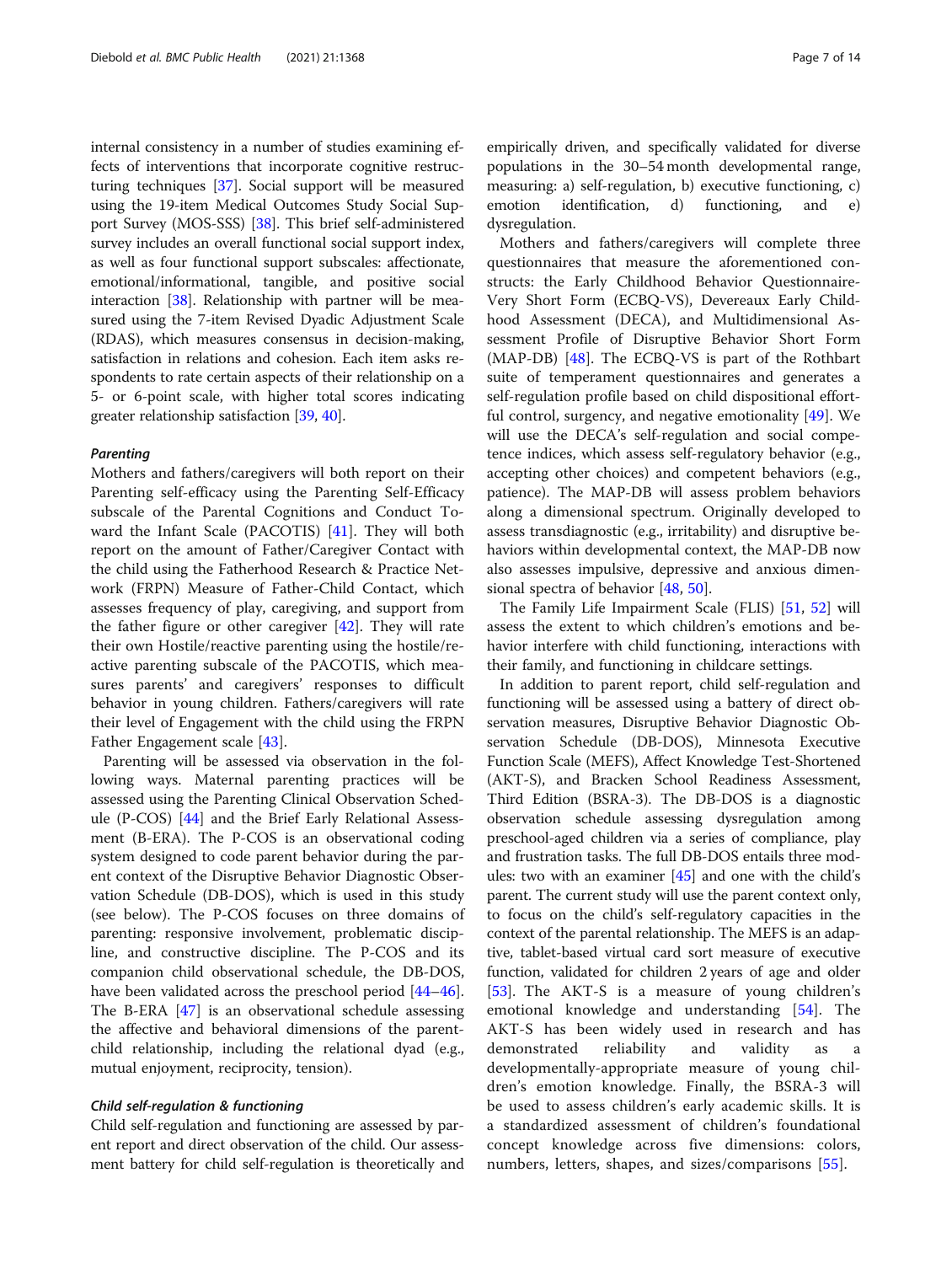#### Contextual influences on child development

We will use a modified version of the National Institute of Child Health and Development's (NICHD) Study of Early Childcare and Youth Development [[56\]](#page-13-0) questions to measure the child's early childhood education and care experiences (including formal and informal nonmaternal childcare, and preschool) and control for their impact on child self-regulation.

## Data management and monitoring Data management

The study surveys will be conducted using web-based surveys, created using REDCap. All study-related information will be kept on password-protected computers only accessible by the research team. Only the research team will have access to individually identifiable private information about human subjects. To safeguard confidentiality and anonymity, all data collection instruments will identify participants only by study ID number. Video-recordings of the observational assessments will be uploaded to the NU research team's secured NU server; research project shared drive, which is password protected and accessible only by our authorized study personnel within 48 h of observation completion. All data collected during the observational assessments will be entered into REDCap, and scanned and saved onto the shared drive within 48 h of completion. Hard copies will be stored in a locked file cabinet in our locked office location. After the data is entered, a second person will review the data to ensure accuracy of data entry. If a discrepancy is found, a third person will review and resolve the issue.

#### Data monitoring

In the collection of information about depressive symptoms, the research team has the ethical responsibility to appropriately respond to clinical information obtained in this study. The research team will draw on expertise of the investigative team to ensure that staff are welltrained to handle any clinical concerns that arise appropriately and in a sensitive and timely fashion. There are several types of concerns that may arise that will require review and possible referral (1): imminent risk of selfharm and/or potential child abuse and neglect (2); scores indicating clinical concern derived from standardized instruments. Study personnel are required to complete a Mandated Reporter [[57](#page-13-0)] training before conducting any assessments with study participants. If there is reasonable cause to believe a child is being abused or neglected, study team members will be instructed to immediately call the state reporting Hotline and report this to the Principal Investigator. If individuals endorse suicidal ideation, a member of the research team will attempt to reach the study participant by the following business day at the latest and assess the severity of the threat. If the participant reports a threat of imminent self-harm, the research team member will contact 911 and stay on the phone with the participant until they arrive.

Regardless of level of threat, participants will be provided with mental health and parenting resources. These resources will also be provided to participants who score in the 'severe' and 'most severe' categories on the QIDS assessment. After the research team member ends the call with the study participant, they will call the Project Manager with relevant details, reporting what the client said and endorsed, as well as the information they gathered during the assessment and call with the participant. The research team member will then follow up with an email to the home visitor (if applicable), Project Manager, as well as the Principal Investigator with relevant details. For the observational assessments, a similar protocol will be followed. The Clinical Assessment and Resource Specialist will oversee any clinical concerns that may arise with the children and their families and will follow up with the families if anything of concern comes out of the observational assessments. As this study may be treated as a low-risk, purely observational study, and after assessment of NU's IRB, we determined the study does not require an external data monitoring committee (DMC).

#### Data analysis

Descriptive statistics will summarize baseline characteristics overall and by group (i.e., intervention vs. control). As appropriate, mean ± standard deviation (or median [inner quartile range] will be used in cases of skewed or non-normal empirical distributions) and frequency (proportions) will summarize continuous and categorical data, respectively. We plan to group the MB intervention arms (HV and mental health from the parent study) into a single arm for primary analyses. There will be additional analyses examining the subgroups of participants receiving MB led by HVs (HVP in parent study) versus those led by mental health professionals (MHP arm in parent study), and/or we will explore addition intervention type as a covariate in any modeling.

Our analyses assume normality among our outcomes, but in cases where these assumptions are not borne out, we will transform data and/or use nonparametric analyses. Analyses will occur at the level of the individual participant, with all hypotheses tests assuming a twosided 5% level of significance unless otherwise specified. We will apply the Benjamini-Hochberg correction [[58](#page-13-0)] to control family-wise type I error rate to 5%. The multiple follow-up time points will allow for longitudinal modeling and trajectory analysis of outcomes over time; however, there are specific study time points of interest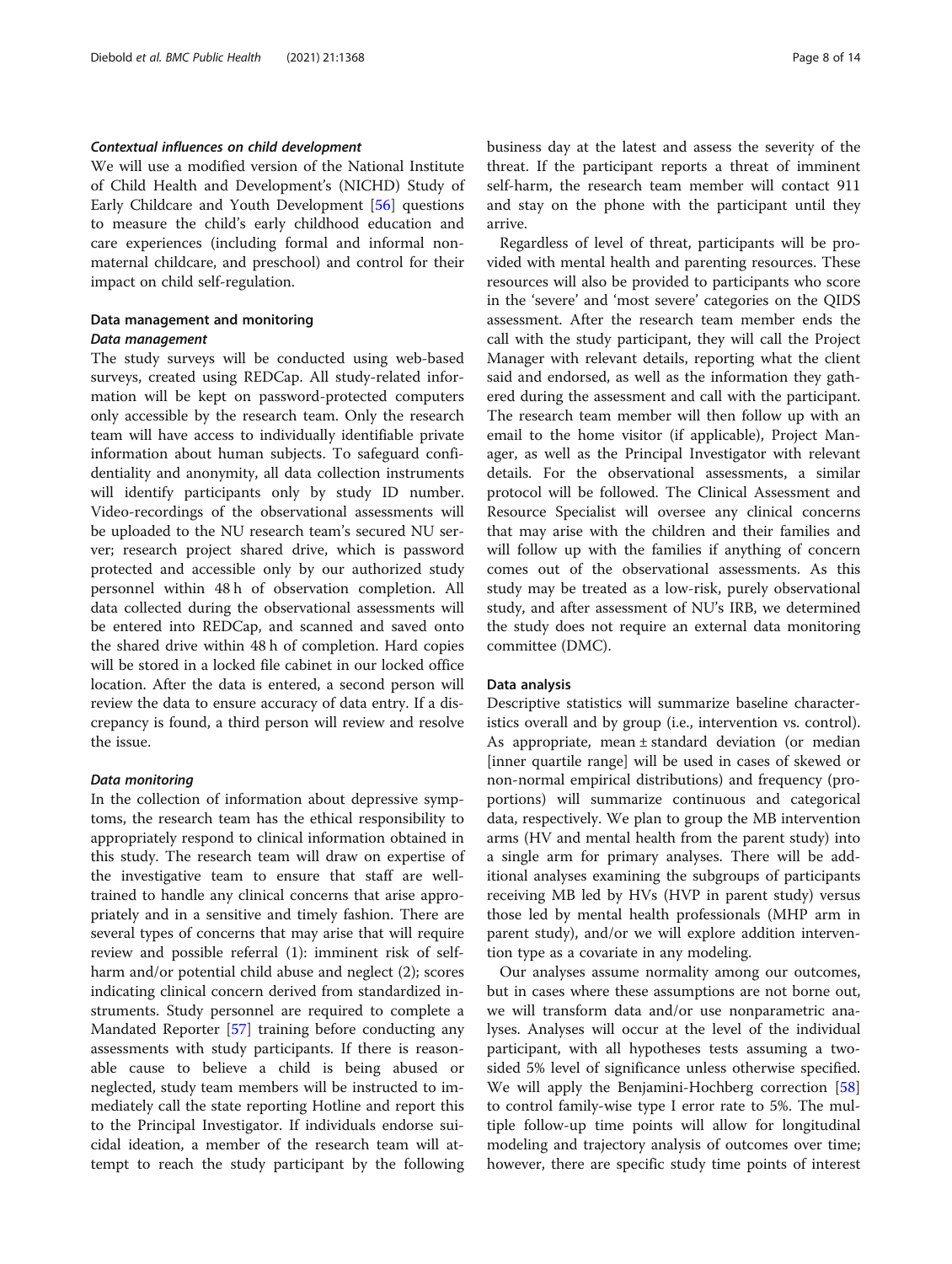(e.g., 30 months and 54 months) for which we estimate specific contrasts across study arms in relevant outcomes along with 95% confidence limits. As the primary analyses of the parent study suggest negligible levels of intracluster (i.e., intra-site) correlation once accounting for participant-level covariates, we do not plan to include a random site effect in analyses. However, we will include random participant (i.e., intercept) effects in all longitudinal models to allow us to distinguish between within and between participant variation, and make for more precise estimation of intervention/fixed effects. We plan to explore multiple methods of analyses to compare across exposure groups (0 sessions vs. 4+ sessions) (1): classic multiple regression methods, whereby we include fixed pre-specified set of covariates in the longitudinal model for outcome(s) (2), inverse probability weighting (IPW) using propensity scores (PS, i.e., the probability of 'full' exposure or at least 4 MB sessions) (3), inclusion of PS as a covariate in longitudinal model(s), and (4) pooling study group estimates across PS strata [[59](#page-13-0)–[61\]](#page-13-0). Sensitivity analyses (a) may explore multiple propensity score approaches for multiple levels of intervention (none, partial, complete) [[62,](#page-13-0) [63](#page-13-0)], and/or (b) add in the participants in the "partial dose" group from the parent study via either random (re) sampling into one of the primary exposure groups (none vs. full dose receipt) or a best/worst case sampling (e.g., add in all those in the partial dose group into either the zero dose or the full dose and repeat analyses).

Sample size and power calculations were completed under the assumption of 20% attrition for primary outcome analyses; thus, while we anticipate missing data, we still expect adequate power to detect differences between study groups under large amounts of missing data. We will look at rates of missing data for all variables and determine whether there are differences in the rates based on participant characteristics, HV program, location, or study arm. These analyses will indicate the extent to which missing data could bias results. We will attempt to collect data at each time point regardless of participants' level of engagement in earlier data collection efforts. To minimize missing data due to loss to follow-up, we will devote considerable attention to promoting study retention using approaches noted in the research strategy. Mixed effect models to be used in our analyses will account for the possibility of unbalanced data across study time points. However, we plan to apply multiple imputation in order to test for bias introduced by missing data in sensitivity analyses; we will impute at least five datasets to generate an estimated average intervention effect.

Primary parental and child outcomes may be treated as continuous variables. Since assessments occur at five different time points, we will have ability to conduct longitudinal data analysis in order to examine outcome trajectory patterns from 30 to 54 months of age. We first plan to employ a series of mixed models for each relevant outcome (e.g., PACOTIS subscales). Each model will contain fixed intervention (MB intervention received as part of the parent study vs. control) and time effects and random participant effects. In order to address primary hypotheses we will statistically test (against a null hypothesis of no effect) fixed intervention effect coefficients in the mixed model. Regardless of significance, we plan for to adjust all analyses for the following covariates: race/ethnicity, whether a participant is a first-time mother, primary language, education, and mental health service utilization. These variables will be added as fixed effects in the longitudinal models. We may also explore higher-order terms such as interactions, quadratic, etc. Residual diagnostics will allow for assessment of model assumptions and transformations, etc. will be made as appropriate. Any modifications or updates to analyses will be documented in an updated version of the statistical analysis plan (SAP). See Additional file [2](#page-11-0) for the current version of the SAP. This version of the SAP focuses on the analyses for Aim 1. Detailed analysis plans for Aims 2 and 3 are forthcoming. See Table [2](#page-9-0) for an overview of the analyses of the aims.

We will further explore the use of a semi-parametric, group-based mixture model (SAS PROC TRAJ) [[64,](#page-13-0) [65](#page-13-0)] to separate distinct longitudinal patterns of outcomes over time (independent of intervention received); we will allow for between two and six trajectory patterns, using Bayesian Information Criteria (BIC) to determine the best fitting model. Upon selection of the final number of trajectory patterns, we will examine whether intervention may predict trajectory membership for the trajectory analyses using generalized linear mixed modeling approaches. We anticipate requiring either multinomial or binomial distributional assumptions with a corresponding logit or generalized logit link in order to predict trajectory membership. We will again explore associations between potential covariates and trajectory membership.

Outcomes measured in the subgroup of participants undergoing more extensive observation at 36, 42 and 48 months of child age ( $n = 115$ ) will be analyzed via the same analytic strategy over these three time points, but the overall sample size and outcomes will be different for this subgroup. Finally, we will perform a separate set of analyses in the group of women for whom we have perinatal and postpartum data up to 6 months postpartum from the parent study. This will allow for a longitudinal model of outcomes collected as part of both studies (e.g., PACOTIS) that includes a wider timespan. We will explore the addition of change-point (i.e., spline) terms as appropriate.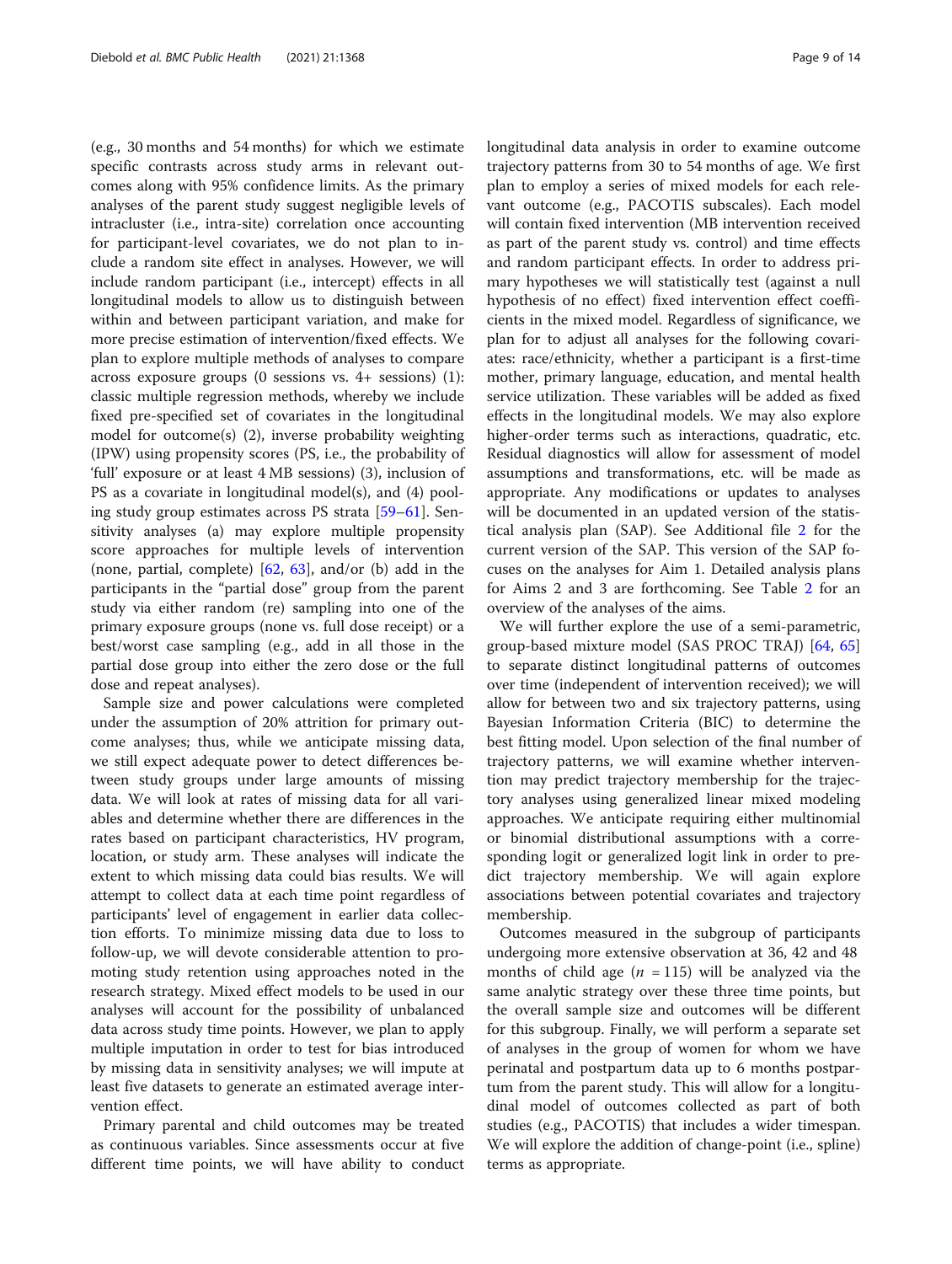#### <span id="page-9-0"></span>Table 2 Overview of Study Aim Analyses

| <b>Study Aim</b>                                                                                                                                                  | <b>Hypothesis</b>                                                                                                                                                                                                | <b>Analysis</b>                                                                                                                                                                                                                                                                                                                                                                                                                                      |
|-------------------------------------------------------------------------------------------------------------------------------------------------------------------|------------------------------------------------------------------------------------------------------------------------------------------------------------------------------------------------------------------|------------------------------------------------------------------------------------------------------------------------------------------------------------------------------------------------------------------------------------------------------------------------------------------------------------------------------------------------------------------------------------------------------------------------------------------------------|
| 1. To test the hypothesis that MB improves<br>parenting and child self-regulatory skill acquisi-<br>tion through 54 months of age.                                | Women who received MB prenatally will exhibit<br>more responsive parenting and their children will<br>show larger increases in self-regulation over the<br>preschool period.                                     | 1. Explore long-term effects of MB on maternal<br>depressive symptom scores.<br>2. Measure the association between MB receipt<br>and parenting practices.<br>3. Measure the association between MB receipt<br>and child self-regulation.                                                                                                                                                                                                             |
| 2. To test hypotheses about the maternal<br>mechanisms by which MB influences parenting<br>and child self-regulation.                                             | Intervention effects will be mediated by core<br>skills targeted by MB, in particular, mothers'<br>increased awareness of thoughts and feelings,<br>and mothers' improved mood regulation.                       | 1. Explore the extent to which mothers'<br>cognitive-behavioral skills (mediators) affect par-<br>enting practices.<br>2. Explore the extent to which these mediators<br>affect child self-regulation.                                                                                                                                                                                                                                               |
| 3. To test whether fathers' contributions and<br>key sociodemographic factors moderate MB<br>impact on the mother's parenting and the<br>child's self-regulation. | More positive fathers' mental health, greater<br>father involvement in parenting, and stronger<br>father-mother relationships will enhance MB's<br>positive effects on mother's parenting and child<br>outcomes. | 1. Examine whether fathers' mental health,<br>involvement, and relationship with mothers<br>moderate effects on mothers' parenting<br>practices.<br>2. Examine whether fathers' mental health,<br>involvement, and relationship with mothers<br>moderate effects on child self-regulation.<br>3. Examine whether maternal minority race/<br>ethnicity, lower socioeconomic status, and<br>adolescent motherhood moderate MB's<br>preventive effects. |

#### Exploratory analyses

Regarding the parental responsiveness assessments, we will explore factor analysis using principal component analysis (PCA) for factor extraction on the B-ERA for the observational study sample. These analyses will be deemed exploratory in nature. We further include a set of "lower tiered" study outcomes that are deemed exploratory as well. Depending upon breadth and depth of the primary and secondary analyses, analyses on these additional variables may be included in primary dissemination materials; however, we envision these additional analyses as potentially reserved for downstream dissemination material. Similarly, we may explore subgroup analyses and heterogeneity of effects according to racial/ ethnic categories, whether a participants is a first-time mother, primary language, education, and mental health service utilization.

#### Power and sample size considerations

Power and sample size calculations assume a two-sided 5% type I error rate and, given the negligible effect of site (or cluster) noted in the parent study, we assume analyses on the individual level. From the parent study data and previous literature, we assume a standard deviation in PACOTIS Self Efficacy (SE) and/or Hostile Reactive Parenting Behavior (HRB) ranging from 1.6 to 1.7 points. Further, while we anticipate the distribution of each of these subscales to be fairly skewed, we view a meaningful difference between two groups to be 0.5 points on the 10-point scale. That is, a change in score from 8.0 to either 8.5 or 7.5 would be meaningful on the SE scale, and a change in score from 1.5 to 2.0 or to 1.0 would be meaningful on the HRB scale.

Table [3](#page-10-0) presents power for the primary PACOTIS outcomes under varying sample size scenarios. In each scenario we assume standard deviation = 1.7 units and difference between groups = 0.5 points, on average. Further, we refer to "Intervention" as the full dose exposure group (4–6 sessions) and "Control" as the zero dose exposure group (0 sessions). We assume a 20% dropout rate. Thus, to have between 80 and 90% power, the total target sample size across these two exposure groups should be between 240 and 320 per group of 480–640 total.

Sample size estimates for observational assessments were based on the B-ERA measure. Previous data have varying standard deviations that ranged from about 0.5 to 0.8, with both extremes seeming unlikely. We chose to use 0.7 as our guide in sample size and power considerations. Table [4](#page-10-0) provides sample size and power calculations for between 0.5–1 point mean difference across exposure groups.

#### Results

This study is in progress. Recruitment for this study commenced in November 2019, and we anticipate enrollment will continue through December 2021. Through the end of April 2021, we have enrolled 873 participants into this study—485 women from the parent study, 118 new control participants, and 270 fathers/ caregivers.

#### Discussion

This study has several notable strengths and innovations. First, using multiple propensity-score based methods to complement our classic multiple regression analyses, we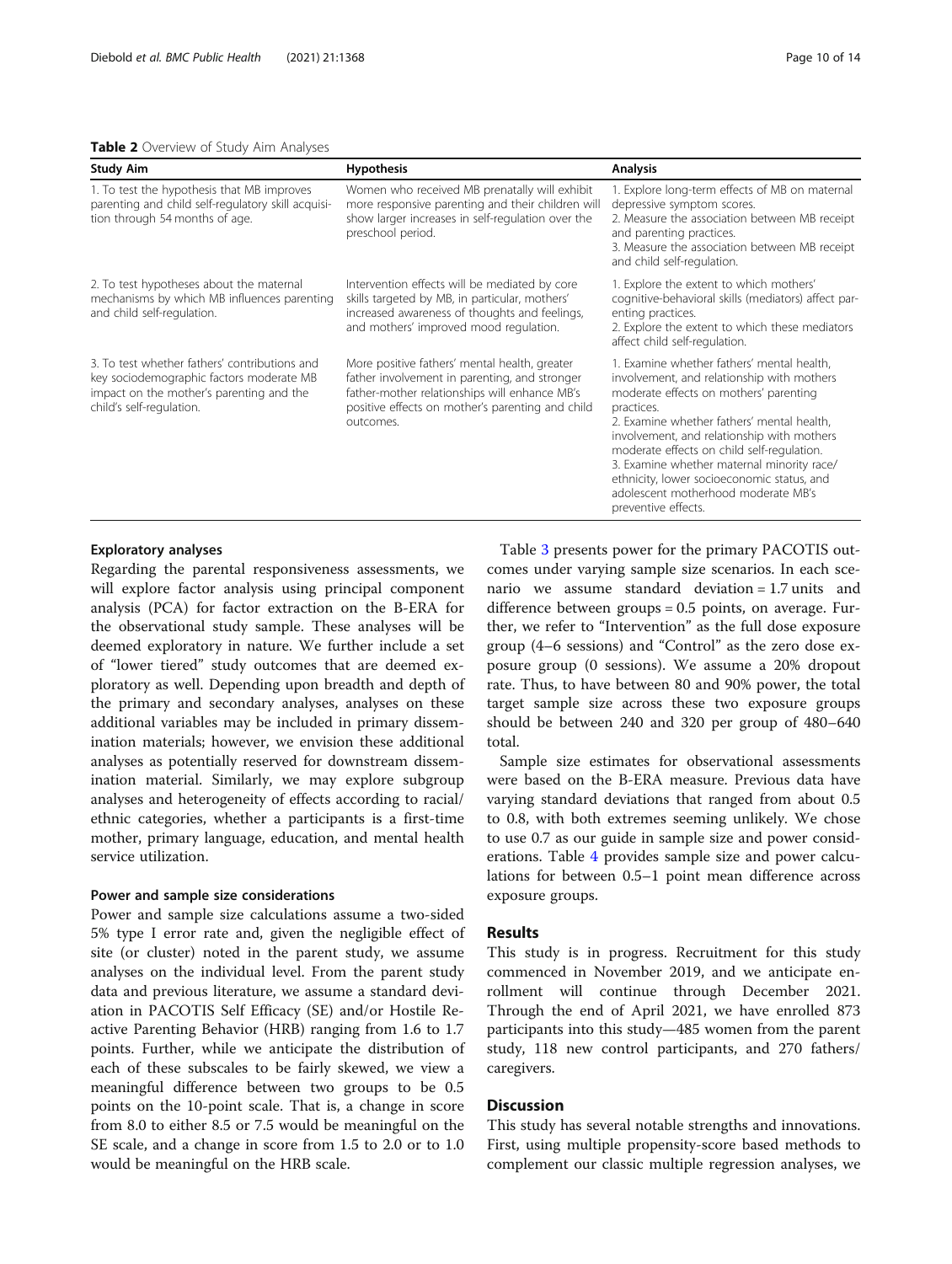| Power | N Intervention (Analysis) | N Intervention (20% LTFU) | N Control (Analysis) | N Control (20% LTFU) | <b>Total N</b> |
|-------|---------------------------|---------------------------|----------------------|----------------------|----------------|
| 0.90  | 256                       | 320                       | 256                  | 320                  | 640            |
| 0.85  | 219                       | 274                       | 219                  | 274                  | 548            |
| 0.80  | 92                        | 240                       | 192                  | 740                  | 480            |

<span id="page-10-0"></span>Table 3 Sample Size and Power Considerations for Primary Analyses: SE and HRB Outcomes

will be able to more precisely characterize the relationship between intervention exposure and outcomes, and evaluate the robustness (or lack thereof) of this relationship. Second, the incorporation of fathers and other caregivers provides a more ecologically valid and holistic approach to assess the caregiving environment. Our data collection with fathers/caregivers will allow us to examine the potential moderating role of fathers on MB intervention effects and obtain dual (mother & father/ caregiver) perspectives on child self-regulation. The third major strength and innovation of our longitudinal approach (with up to 5 time points from 30 to 54 months) and observational sub-study (performance based assessments for a sub-sample at 36, 42, and 48 months) is its potential for revealing the pattern and sustained nature of MB effects. The large survey sample with multiple time points will enable us to investigate whether children in the intervention group have different growth patterns (e.g., accelerated skill development and reduction in problems) or show sleeper effects, i.e., not evident until more mature self-regulatory capacities are present. The nested observational sub-sample reduces method variance and allows for more precise specification of self-regulation improvements linked to MB. Another novel aspect of our study is the nested multimethod design within a HV program. This enables the power of the full sample with survey measures, while also providing a more nuanced look at these same parenting and child self-regulatory outcomes via direct assessment. Findings will shed light on the added value of these more intensive assessments in detecting intervention effects, important for pragmatic considerations in scaling this approach [[66\]](#page-13-0). Survey and observational assessments include state-of-the art measurement specifically designed for typical:atypical differentiation of normative misbehavior vs. clinical markers in early

childhood [[50\]](#page-13-0). Lastly, this study leverages the robust infrastructure of the parent study, which recruited 874 racially and ethnically diverse pregnant women from HV programs.

The observational portion of this study was anticipated to begin in March 2020, however, due to COVID-19 and the subsequent state-issued stay-at-home orders, we were unable to begin this phase of the study. It is currently unclear when it will be safe and feasible to begin in-home observational assessments. The research team, with consultation from the co-investigators and assessment developers, modified the observational assessment protocol to be done entirely remote. The remote protocol was piloted, and at the end of April 2021, 26 remote observational assessments were completed. In response to COVID-19, we also added an additional data collection instrument, a modified version of the Coronavirus Perinatal Impact Survey and Impact Update (COPE-IS/ COPE-IU) [[67,](#page-13-0) [68](#page-13-0)], to collect information on how study participants were impacted by the pandemic.

This study will examine the longer-term effects of a CBT-based group intervention—Mothers and Babies (MB)—on maternal parenting practices and child selfregulation and functioning. This project has great potential significance, as preventive interventions delivered prenatally such as MB may have the ability to influence long-term trajectories of parenting practices and child development which, in turn, can chart a course for future child health and well-being. Prior studies suggest that MB can influence parenting and child outcomes. Although a number of studies have shown post-hoc effects of perinatal intervention on child outcomes [\[69](#page-13-0)], studies apriori designed to examine mechanisms of effect on improved child outcomes are far less common [[23\]](#page-12-0). EPIC is designed with power to examine mechanisms by which improved maternal regulation leads to

Table 4 Sample Size and Power Considerations for Observational Assessments: BERA

| Power | Mean<br><b>Difference</b> | <b>Standard</b><br><b>Deviation</b> | N per<br>Group (Analysis) | <b>Total N</b><br>(Analysis) | <b>Inflate</b><br>Total for 10% LTFU | Inflate<br>Total for 20% LTFU |  |
|-------|---------------------------|-------------------------------------|---------------------------|------------------------------|--------------------------------------|-------------------------------|--|
| 0.91  | 0.5 points                | 0.7                                 | 46                        | 92                           | 102                                  | 115                           |  |
| 0.86  | 0.5 points                | 0.7                                 | 39                        | 78                           | 87                                   | 98                            |  |
| 0.80  | 0.5 points                | 0.7                                 | 34                        | 68                           | 76                                   | 85                            |  |
| 0.92  | point                     | 0.7                                 | 13                        | 26                           | 29                                   | 33                            |  |
| 0.86  | point                     | 0.7                                 | 11                        | 22                           | 24                                   | 28                            |  |
| 0.81  | point                     | 0.7                                 | 10                        | 20                           | 22                                   | 25                            |  |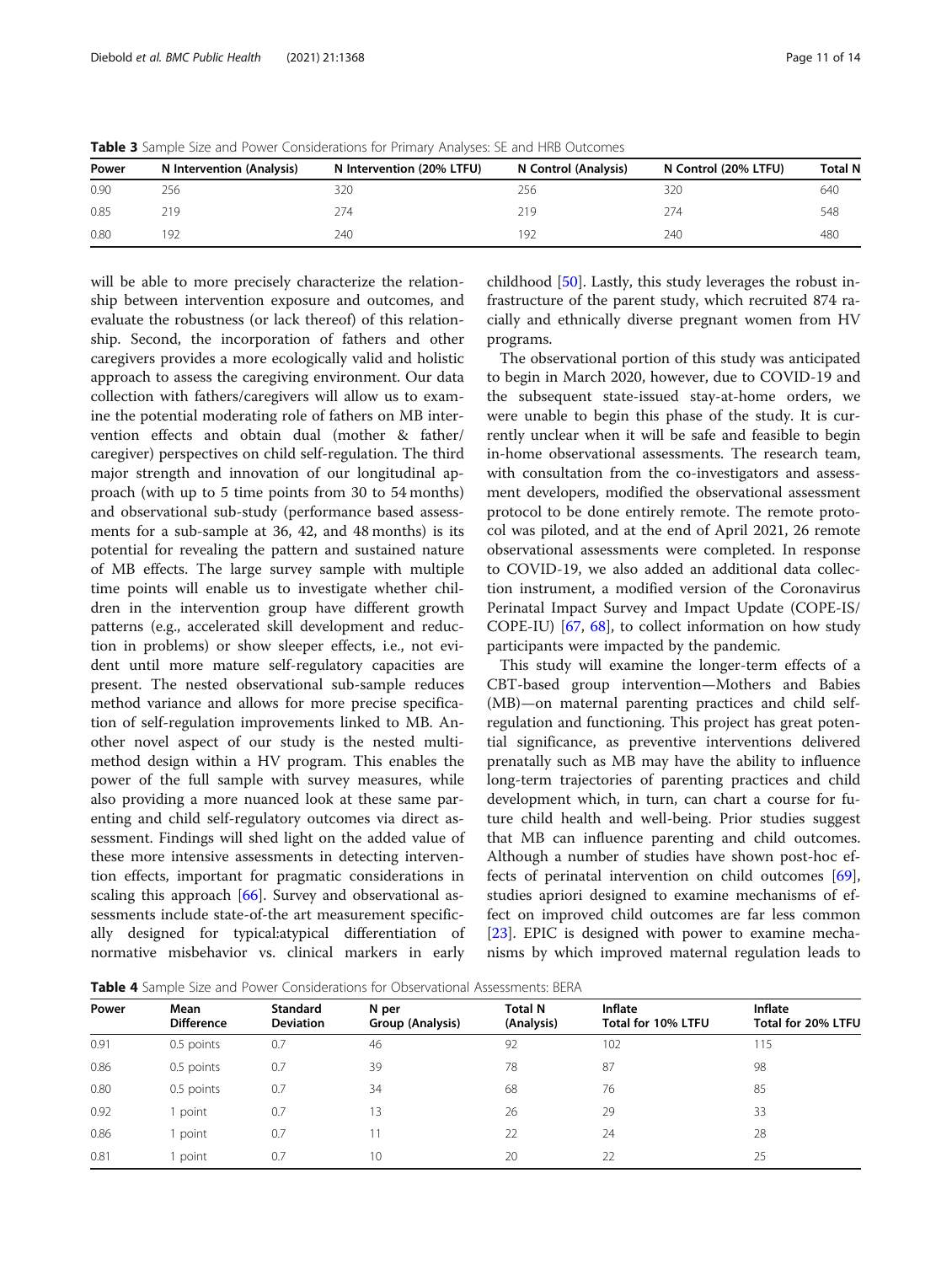<span id="page-11-0"></span>children's self-regulatory competence, a theorized pathway by which bolstered maternal mental health provides the foundation for a robust adaptive pathway for offspring. The examination of paternal and other contextual moderators will also shed light on the critical but rarely examined role of family ecological factors in this pathway. The larger sample size in this study will provide greater statistical power to detect small to moderate effect sizes, and to examine the potential mediating role of core CBT skills on parenting and child outcomes. Should we find that women receiving MB exhibit more responsive parenting and/or their children exhibit better self-regulation and functioning, there is considerable potential to scale the MB intervention to HV programs across the country, as HV exists in all 50 states. Given the potential implications for research and practice, study findings will be disseminated to researchers interested in perinatal mental health, child/parent interactions, and child self-regulation, as well as HV and early childhood practice communities.

#### Abbreviations

CBT: Cognitive-behavioral therapy; CRT: Cluster-randomized trial; HV: Home visiting; IRB: Institutional Review Board; MB: Mothers and Babies; NU: Northwestern University; REDCap: Research Electronic Data Capture

#### Supplementary Information

The online version contains supplementary material available at [https://doi.](https://doi.org/10.1186/s12889-021-11385-5) [org/10.1186/s12889-021-11385-5.](https://doi.org/10.1186/s12889-021-11385-5)

Additional file 1. EPIC Sample Consent Form. This consent form is used for participants recruited from the parent study. Similar consent forms are used for participants recruited from new control sites and for fathers/ caregivers.

Additional file 2. Statistical Analysis Plan. Version 1 of the Statistical Analysis Plan for Effects of a Prenatal Depression Preventive Intervention on Parenting and Young Children's Self-Regulation and Functioning (EPIC) Study.

#### Acknowledgments

REDCap is supported at FSM by the Northwestern University Clinical and Translational Science (NUCATS) Institute, Research reported in this publication was supported, in part, by the National Institutes of Health's National Center for Advancing Translational Sciences, Grant Number UL1TR001422. The content is solely the responsibility of the authors and does not necessarily represent the official views of the National Institutes of Health. Katherine Cohen assisted in the development of the SPIRIT Flow Diagram and reviewing the manuscript.

#### Authors' contributions

AD is the Data Manager on the study and served in a similar role on the parent study. She was involved in the conceptualization, planning, and execution of this study. AD drafted the manuscript. JKJ is the Project Manager on the study and served in a similar role on the parent study. She was involved in the conceptualization, planning, and execution of this study. JKJ assisted in drafting and editing the manuscript. MB is the Project Coordinator on the study and assisted in drafting and editing the manuscript. JDC is a Co-Investigator and biostatistician on the study and served in a similar role on the parent study. She was involved in the conceptualization and planning for the study, and assisted in drafting and editing the manuscript. AP, LSW, and CG are Co-Investigators on the study and were involved in the planning and execution of the study. They all assisted in editing the manuscript. CY is a statistical analyst on the study

who helps with data quality and the creation of reports to aid workflow. She assisted in editing the manuscript. AL is a Research Assistant on the study and assisted in data collection. She assisted in drafting and editing the manuscript. DZ is a Research Assistant on the study and served in a similar role on the parent study. She assisted with data collection for the study and editing the manuscript. SDT is the Principal Investigator on the study and was the Principal Investigator on the parent study. He has overseen the conceptualization, planning, and execution of the study, and drafted/edited the manuscript. All authors have read and approved the final manuscript.

#### Funding

Research reported in this publication was supported by the Eunice Kennedy Shriver National Institute Of Child Health & Human Development of the National Institutes of Health under Award Number R01HD097215. The content is solely the responsibility of the authors and does not necessarily represent the official views of the National Institutes of Health. This funding source had no role in the design of this study and will not have any role during its execution, analyses, interpretation of the data, or decision to submit results.

#### Availability of data and materials

The datasets used and/or analyzed during the current study are available from the corresponding author on reasonable request.

#### **Declarations**

#### Ethics approval and consent to participate

The study has been approved by the Institutional Review Board (IRB) Office of Northwestern University (NU) STU00209764. The IRB Office of NU has reviewed and approved all modifications to the study protocol (current version 15 dated 2/4/2021) and/or study documents, and any future modifications will be submitted for review and approval. Online written or oral informed consent was received by all study participants in the study. A waiver of written documentation of consent and a waiver of assent for the children participating in the observational assessments were approved for this study by the IRB at NU. The waiver of written documentation of consent was approved in order to administer the study online or over the phone due to time and feasibility constraints of conducting a study of this magnitude with over 1,000 study participants located throughout seven states. The IRB felt written consent was not necessary due to the minimal risk of the research and the implementation of internet based and telephone surveys, without a written record, that could identify study participants. The waiver of assent was approved as the children who participated in observational assessments were 4.5 years and younger and do not have the capacity and capability to provide meaningful assent. It is stated in the mothers' consent forms that they may be asked to participate in observational assessments with their child and that the observations are not mandatory. No minors were enrolled in the study. Consent was documented on an online consent form through a secure web-based application, Research Electronic Data Capture (REDCap). A web-link to the consent form was sent to eligible and interested study participants via text or email, or was completed over the phone with a member of the research team if a participant preferred oral administration.

#### Consent for publication

Not applicable.

#### Competing interests

Not applicable.

#### Author details

<sup>1</sup>Institute for Public Health and Medicine, Center for Community Health, Northwestern University Feinberg School of Medicine, 750 N Lake Shore Drive, Suite 680, Chicago, IL 60611, USA. <sup>2</sup>Department of Preventive Medicine-Biostatistics, Northwestern University Feinberg School of Medicine, 680 N Lake Shore Drive, Suite 1400, Chicago, IL 60611, USA. <sup>3</sup>School of Psychology, Laval University, G1V 0A6 Quebec, Canada. <sup>4</sup>Department of Medical Social Sciences, Northwestern University Feinberg School of Medicine, 625 N. Michigan Avenue, Suite 2100, Chicago, IL 60611, USA. 5 Department of Pediatrics, Northwestern University Feinberg School of Medicine, 633 St. Clair Street, Suite 19-059, Chicago, IL 60611, USA. <sup>6</sup>Institute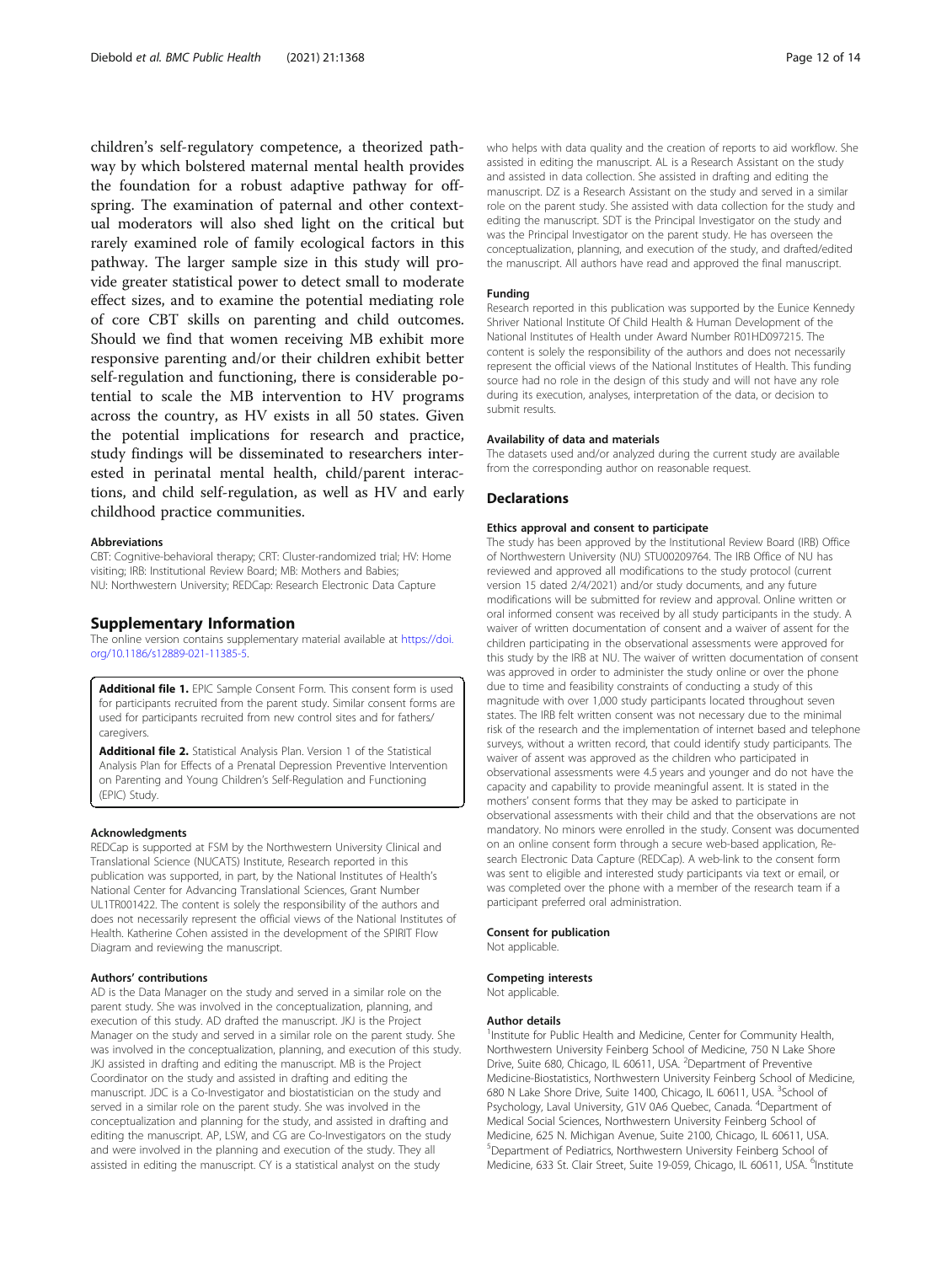<span id="page-12-0"></span>for Innovations in Developmental Sciences, Northwestern University Feinberg School of Medicine, 633 St. Clair Street, Chicago, IL 60611, USA.

#### Received: 28 May 2021 Accepted: 25 June 2021 Published online: 10 July 2021

#### References

- 1. Gaynes BN, Gavin N, Meltzer-Brody S, Lohr KN, Swinson T, Gartlehner G, Brody S, Miller WC. Perinatal depression: prevalence, screening accuracy, and screening outcomes. Evid Rep Technol Assess (Summ). 2005;(119):1–8. <https://doi.org/10.1037/e439372005-001>.
- 2. Evans J, Heron J, Francomb H, Oke S, Golding J. Cohort study of depressed mood during pregnancy and after childbirth. BMJ (Clinical research ed). 2001;323(7307):257–60. <https://doi.org/10.1136/bmj.323.7307.257>.
- 3. Moses-Kolko EL, Roth EK. Antepartum and postpartum depression: healthy mom, healthy baby. J Am Med Womens Assoc (1972). 2004;59(3):181–91.
- 4. Segre LS, O'Hara MW, Arndt S, Stuart S. The prevalence of postpartum depression: the relative significance of three social status indices. Soc Psychiatry Psychiatr Epidemiol. 2007;42(4):316–21. [https://doi.org/10.1007/](https://doi.org/10.1007/s00127-007-0168-1) [s00127-007-0168-1.](https://doi.org/10.1007/s00127-007-0168-1)
- 5. Howell EA, Mora PA, Horowitz CR, Leventhal H. Racial and ethnic differences in factors associated with early postpartum depressive symptoms. Obstet Gynecol. 2005;105(6):1442–50. [https://doi.org/10.1097/01.AOG.0000164](https://doi.org/10.1097/01.AOG.0000164050.34126.37) [050.34126.37](https://doi.org/10.1097/01.AOG.0000164050.34126.37).
- 6. Mora PA, Bennett IM, Elo IT, Mathew L, Coyne JC, Culhane JF. Distinct trajectories of perinatal depressive symptomatology: evidence from growth mixture modeling. Am J Epidemiol. 2009;169(1):24–32. [https://doi.org/10.1](https://doi.org/10.1093/aje/kwn283) [093/aje/kwn283](https://doi.org/10.1093/aje/kwn283).
- 7. Bennett HA, Einarson A, Taddio A, Koren G, Einarson TR. Prevalence of depression during pregnancy: systematic review. Obstet Gynecol. 2004; 103(4):698–709. <https://doi.org/10.1097/01.AOG.0000116689.75396.5f>.
- 8. Dolbier CL, Rush TE, Sahadeo LS, Shaffer ML, Thorp J. Relationships of race and socioeconomic status to postpartum depressive symptoms in rural African American and non-Hispanic white women. Matern Child Health J. 2013;17(7):1277–87. <https://doi.org/10.1007/s10995-012-1123-7>.
- Gross D, Conrad B, Fogg L, Wothke W. A longitudinal model of maternal self-efficacy, depression, and difficult temperament during toddlerhood. Res Nurs Health. 1994;17(3):207–15. [https://doi.org/10.1002/nur.4770170308.](https://doi.org/10.1002/nur.4770170308)
- 10. Kohlhoff J, Barnett B. Parenting self-efficacy: links with maternal depression, infant behaviour and adult attachment. Early Hum Dev. 2013;89(4):249–56. [https://doi.org/10.1016/j.earlhumdev.2013.01.008.](https://doi.org/10.1016/j.earlhumdev.2013.01.008)
- 11. Ferber SG, Feldman R, Makhoul IR. The development of maternal touch across the first year of life. Early Hum Dev. 2008;84(6):363–70. [https://doi.](https://doi.org/10.1016/j.earlhumdev.2007.09.019) [org/10.1016/j.earlhumdev.2007.09.019.](https://doi.org/10.1016/j.earlhumdev.2007.09.019)
- 12. Herrera E, Reissland N, Shepherd J. Maternal touch and maternal childdirected speech: effects of depressed mood in the postnatal period. J Affect Disord Rep. 2004;81(1):29–39. [https://doi.org/10.1016/j.jad.2003.07.001.](https://doi.org/10.1016/j.jad.2003.07.001)
- 13. Lovejoy MC, Graczyk PA, O'Hare E, Neuman G. Maternal depression and parenting behavior: a meta-analytic review. Clin Psychol Rev. 2000;20(5): 561–92. [https://doi.org/10.1016/S0272-7358\(98\)00100-7.](https://doi.org/10.1016/S0272-7358(98)00100-7)
- 14. Medicine NRCIo. Depression in parents, parenting, and children: opportunities to improve identification, treatment, and prevention. Washington: The National Academies Press; 2009. p. 488.
- 15. Stein A, Pearson RM, Goodman SH, Rapa E, Rahman A, McCallum M, et al. Effects of perinatal mental disorders on the fetus and child. Lancet (London, England). 2014;384(9956):1800–19.
- 16. Boyd RC, Gillham JE. Review of interventions for parental depression from toddlerhood to adolescence. Curr Psychiatr Rev. 2009;5(4):226–35. [https://](https://doi.org/10.2174/157340009789542123) [doi.org/10.2174/157340009789542123.](https://doi.org/10.2174/157340009789542123)
- 17. van Doesum KT, Riksen-Walraven JM, Hosman CM, Hoefnagels C. A randomized controlled trial of a home-visiting intervention aimed at preventing relationship problems in depressed mothers and their infants. Child Dev. 2008;79(3):547–61. [https://doi.org/10.1111/j.1467-8624.2008.01142.x.](https://doi.org/10.1111/j.1467-8624.2008.01142.x)
- 18. Rayce SB, Rasmussen IS, Klest SK, Patras J, Pontoppidan M. Effects of parenting interventions for at-risk parents with infants: a systematic review and meta-analyses. BMJ Open. 2017;7(12):e015707. [https://doi.org/10.1136/](https://doi.org/10.1136/bmjopen-2016-015707) [bmjopen-2016-015707.](https://doi.org/10.1136/bmjopen-2016-015707)
- 19. Wright B, Barry M, Hughes E, Trepel D, Ali S, Allgar V, et al. Clinical effectiveness and cost-effectiveness of parenting interventions for children with severe attachment problems: a systematic review and meta-analysis. Health Technol Assess (Winchester, England). 2015;19(52):1–347.
- 20. Barlow J, Smailagic N, Huband N, Roloff V, Bennett C. Group-based parent training programmes for improving parental psychosocial health. Cochrane Database Syst Rev. 2014;(5):CD002020. [https://doi.org/10.1002/14651858.](https://doi.org/10.1002/14651858.CD002020.pub4) [CD002020.pub4.](https://doi.org/10.1002/14651858.CD002020.pub4)
- 21. Shaw DS, Connell A, Dishion TJ, Wilson MN, Gardner F. Improvements in maternal depression as a mediator of intervention effects on early childhood problem behavior. Dev Psychopathol. 2009;21(2):417–39. [https://](https://doi.org/10.1017/S0954579409000236) [doi.org/10.1017/S0954579409000236](https://doi.org/10.1017/S0954579409000236).
- 22. Chronis AM, Gamble SA, Roberts JE, Pelham WE Jr. Cognitive-behavioral depression treatment for mothers of children with attention-deficit/ hyperactivity disorder. Behav Ther. 2006;37(2):143–58. [https://doi.org/10.101](https://doi.org/10.1016/j.beth.2005.08.001) [6/j.beth.2005.08.001.](https://doi.org/10.1016/j.beth.2005.08.001)
- 23. Brown H, Krogh-Jespersen S, Tandon D, Graham A, Mackiewicz Seghete K, Wakschlag L. Looking ahead: pre- and perinatal interventions for maternal distress to prevent neurodevelopmental vulnerability. In: Wazana A, Székely E, Oberlander TF, editors. Prenatal stress and child development. Cham: Springer International Publishing; 2021. p. 595–622. [https://doi.org/10.1007/](https://doi.org/10.1007/978-3-030-60159-1_20) [978-3-030-60159-1\\_20.](https://doi.org/10.1007/978-3-030-60159-1_20)
- 24. Chronis-Tuscano A, Clarke TL, O'Brien KA, Raggi VL, Diaz Y, Mintz AD, et al. Development and preliminary evaluation of an integrated treatment targeting parenting and depressive symptoms in mothers of children with attention-deficit/hyperactivity disorder. J Consult Clin Psychol. 2013;81(5): 918–25. [https://doi.org/10.1037/a0032112.](https://doi.org/10.1037/a0032112)
- 25. Petitclerc A, Tremblay RE. Childhood disruptive behaviour disorders: review of their origin, development, and prevention. Can J Psychiatr. 2009;54(4): 222–31. <https://doi.org/10.1177/070674370905400403>.
- 26. Glover V. Maternal depression, anxiety and stress during pregnancy and child outcome; what needs to be done. Best practice & research Clin Obstet Gynaecol. 2014;28(1):25–35. <https://doi.org/10.1016/j.bpobgyn.2013.08.017>.
- 27. O'Connor TG, Winter MA, Hunn J, Carnahan J, Pressman EK, Glover V, et al. Prenatal maternal anxiety predicts reduced adaptive immunity in infants. Brain Behav Immun. 2013;32:21–8. <https://doi.org/10.1016/j.bbi.2013.02.002>.
- 28. Jensen JK, Ciolino JD, Diebold A, Segovia M, Degillio A, Solano-Martinez J, et al. Comparing the effectiveness of clinicians and paraprofessionals to reduce disparities in perinatal depression via the mothers and babies course: protocol for a cluster-randomized controlled trial. JMIR Res Protoc. 2018;7(11):e11624. [https://doi.org/10.2196/11624.](https://doi.org/10.2196/11624)
- 29. Tandon SD, Johnson JK, Diebold A, Segovia M, Gollan JK, Degillio A, et al. Comparing the effectiveness of home visiting paraprofessionals and mental health professionals delivering a postpartum depression preventive intervention: a cluster-randomized non-inferiority clinical trial. Arch Womens Ment Health. 2021. <https://doi.org/10.1007/s00737-021-01112-9>.
- 30. Harris PA, Taylor R, Thielke R, Payne J, Gonzalez N, Conde JG. Research electronic data capture (REDCap): a metadata-driven methodology and workflow process for providing translational research informatics support. J Biomed Inform. 2009;42(2):377–81. [https://doi.org/10.1016/j.jbi.2008.08.010.](https://doi.org/10.1016/j.jbi.2008.08.010)
- 31. Home Visiting Evidence of Effectiveness (HomVEE). Early Childhood Home Visiting Models Reviewing Evidence of Effectiveness. 2020. [https://homvee.a](https://homvee.acf.hhs.gov/sites/default/files/2020-12/HomVEE_Summary_Brief.pdf) [cf.hhs.gov/sites/default/files/2020-12/HomVEE\\_Summary\\_Brief.pdf.](https://homvee.acf.hhs.gov/sites/default/files/2020-12/HomVEE_Summary_Brief.pdf) Accessed 6 May 2021.
- 32. Rush AJ, Trivedi MH, Ibrahim HM, Carmody TJ, Arnow B, Klein DN, et al. The 16-item quick inventory of depressive symptomatology (QIDS), clinician rating (QIDS-C), and self-report (QIDS-SR): a psychometric evaluation in patients with chronic major depression. Biol Psychiatry. 2003;54(5):573–83. [https://doi.org/10.1016/S0006-3223\(02\)01866-8.](https://doi.org/10.1016/S0006-3223(02)01866-8)
- 33. Trivedi MH, Rush AJ, Ibrahim HM, Carmody TJ, Biggs MM, Suppes T, et al. The inventory of depressive symptomatology, clinician rating (IDS-C) and self-report (IDS-SR), and the quick inventory of depressive symptomatology, clinician rating (QIDS-C) and self-report (QIDS-SR) in public sector patients with mood disorders: a psychometric evaluation. Psychol Med. 2004;34(1): 73–82. [https://doi.org/10.1017/s0033291703001107.](https://doi.org/10.1017/s0033291703001107)
- 34. Cohen S, Hoberman HM. Positive events and social supports as buffers of life change stress. J Applied Soc Psychol. 1983;13(2):99–125. [https://doi.org/1](https://doi.org/10.1111/j.1559-1816.1983.tb02325.x) [0.1111/j.1559-1816.1983.tb02325.x.](https://doi.org/10.1111/j.1559-1816.1983.tb02325.x)
- 35. Kanter JW, Mulick PS, Busch AM, Berlin KS, Martell CR. The behavioral activation for depression scale (BADS): psychometric properties and factor structure. J Psychopathol Behav Assess. 2006;29(3):191–202.
- 36. Teasdale JD, Moore RG, Hayhurst H, Pope M, Williams S, Segal ZV. Metacognitive awareness and prevention of relapse in depression: empirical evidence. J Consult Clin Psychol. 2002;70(2):275–87. [https://doi.org/10.1037/](https://doi.org/10.1037/0022-006X.70.2.275) [0022-006X.70.2.275.](https://doi.org/10.1037/0022-006X.70.2.275)